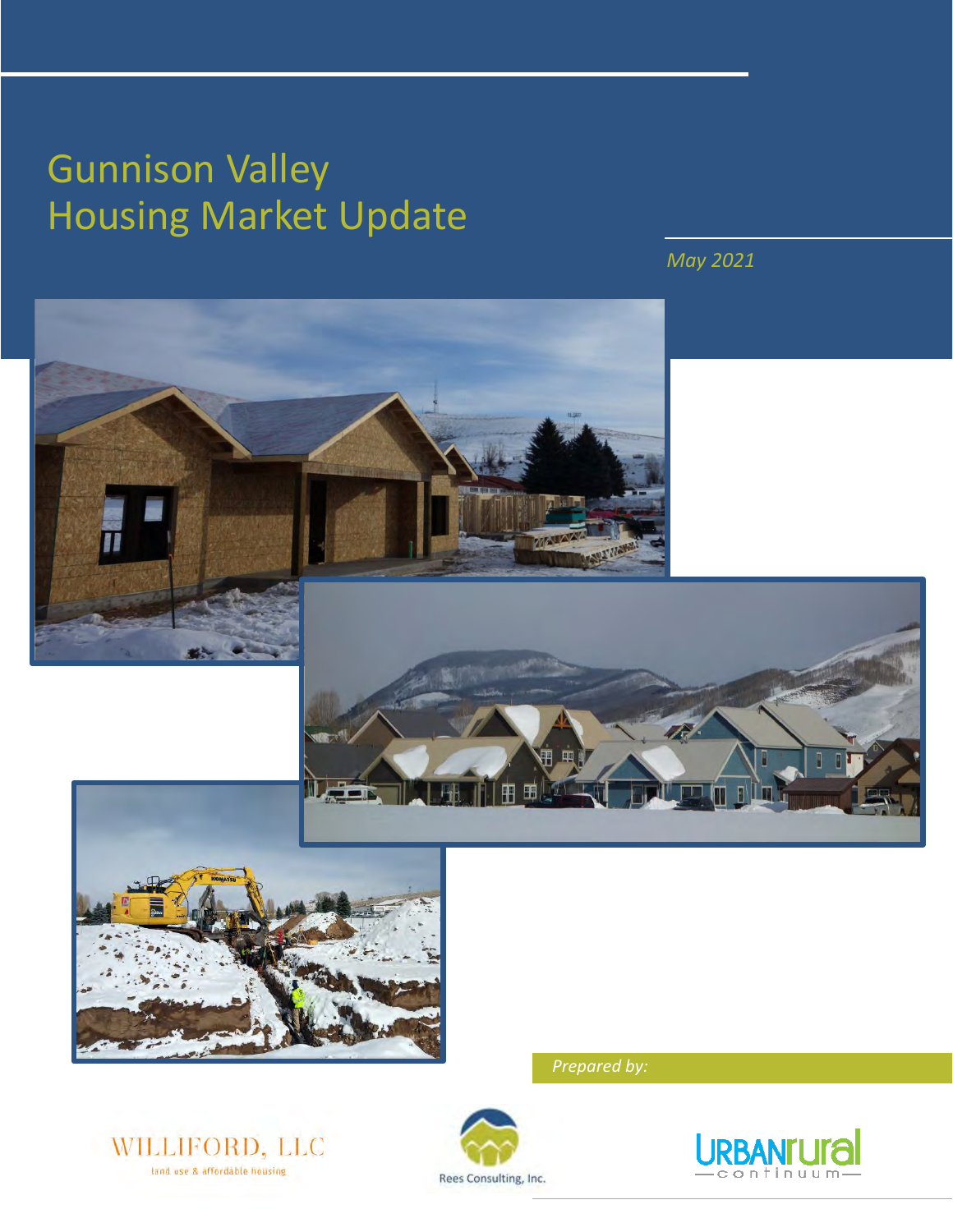# Contents

| Employers are struggling to find employees, and employees are struggling to find housing 3 |  |
|--------------------------------------------------------------------------------------------|--|
| COVID-19 Pandemic has added momentum to trends that were already in place3                 |  |
|                                                                                            |  |
|                                                                                            |  |
|                                                                                            |  |
|                                                                                            |  |
|                                                                                            |  |
|                                                                                            |  |
|                                                                                            |  |
|                                                                                            |  |
|                                                                                            |  |
|                                                                                            |  |
|                                                                                            |  |
|                                                                                            |  |
|                                                                                            |  |
|                                                                                            |  |
|                                                                                            |  |
|                                                                                            |  |
|                                                                                            |  |
|                                                                                            |  |
|                                                                                            |  |
|                                                                                            |  |
|                                                                                            |  |
|                                                                                            |  |
|                                                                                            |  |
|                                                                                            |  |
|                                                                                            |  |
|                                                                                            |  |
|                                                                                            |  |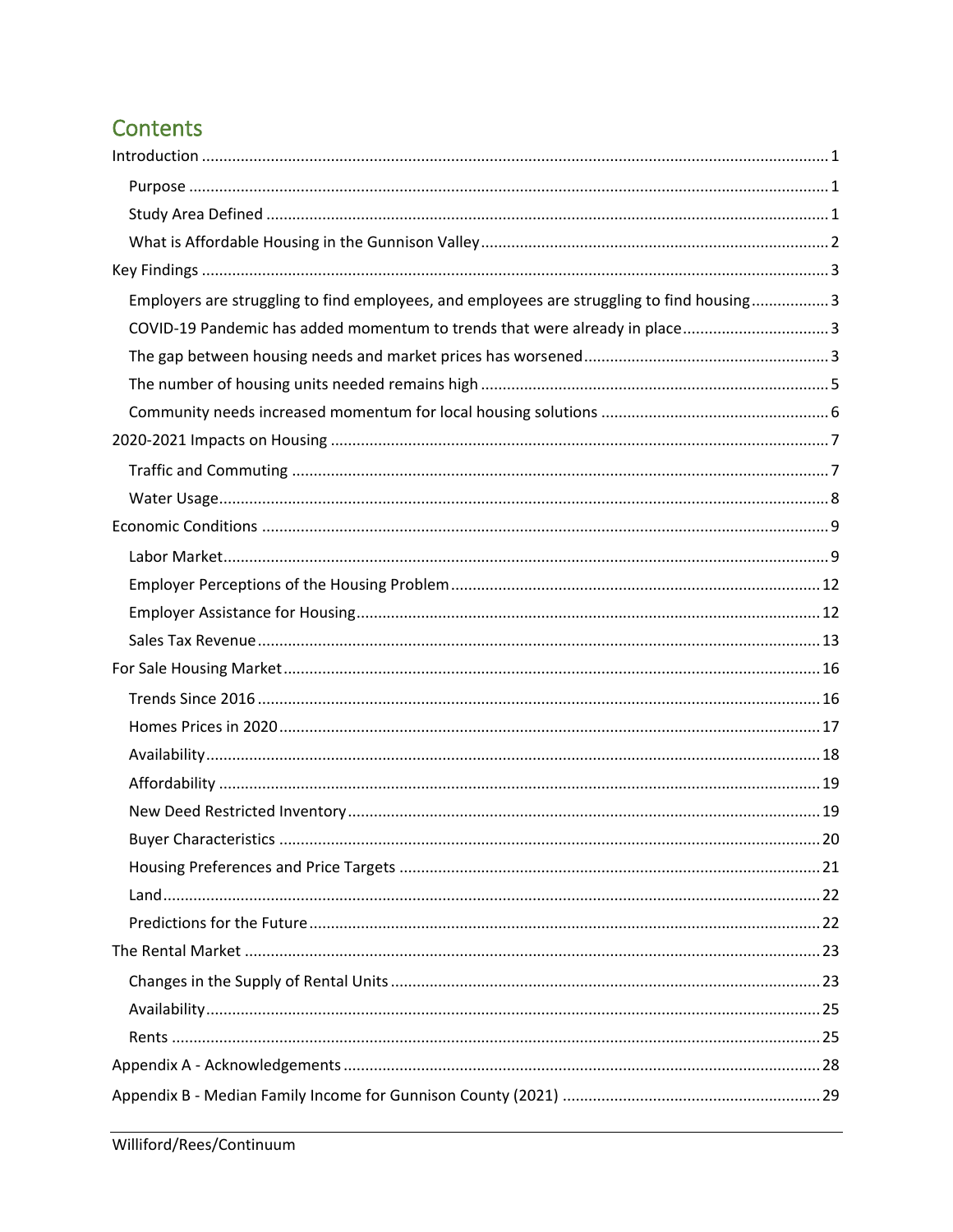# <span id="page-2-0"></span>**Introduction**

# <span id="page-2-1"></span>**Purpose**

The purpose of this *2021 Gunnison Valley Housing Market Update* is to support local jurisdictions, non-profits, and private sector developers in evaluating the community housing potential on several opportunity sites in the valley. This report provides an update on the economy and housing market relative to the *2016 Gunnison Valley Housing Needs Assessment* (2016 assessment). It identifies where current gaps exist in the housing market in terms of the price of homes (own and rent) relative to what households can afford.

This is an interim update. When 2020 Census data is released, additional analysis of the valley's demographics and housing inventory will be completed relative to 2016.

# <span id="page-2-2"></span>**Study Area Defined**

The 2016 assessment identified three market areas. The consultant team received feedback that the three areas was overly complex, and that the market distinction is better defined as North and South valley. This update examines the housing market in two those two geographic areas.

|              | <b>Gunnison Valley Housing Needs</b><br><b>Assessment</b>                                                                                                                   | <b>2021 Gunnison Valley Housing</b><br><b>Market Update</b>                                                                                                                  |
|--------------|-----------------------------------------------------------------------------------------------------------------------------------------------------------------------------|------------------------------------------------------------------------------------------------------------------------------------------------------------------------------|
| North valley | Included the towns of Crested Butte<br>and Mount Crested Butte, and the<br>unincorporated subdivisions as far<br>south as, but not including, Crested<br><b>Butte South</b> | Includes the towns of Crested Butte<br>and Mount Crested Butte, as well as<br>Crested Butte South and<br>unincorporated subdivisions south to,<br>but not including, Almont. |
| Mid-valley   | Included Crested Butte South, Almont<br>and the area in between and the<br>Taylor River area                                                                                | N/a                                                                                                                                                                          |
| South valley | Included the area in and around the<br>City of Gunnison and Ohio Creek                                                                                                      | Includes Almont, the Taylor River<br>area, and the area in and around the<br>City of Gunnison and Ohio Creek.                                                                |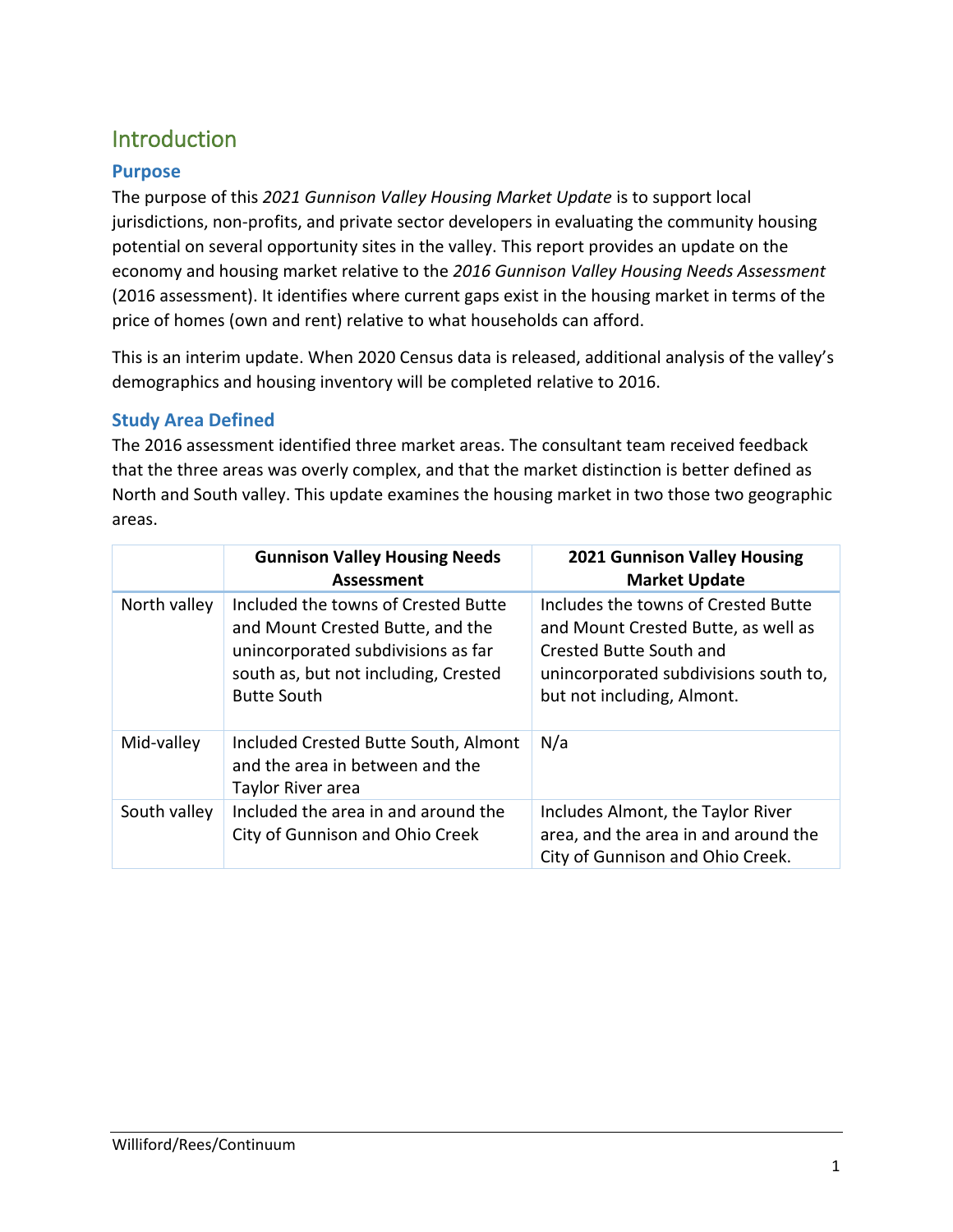

Source: ESRI, Consultant Team

### <span id="page-3-0"></span>**What is Affordable Housing in the Gunnison Valley**

Consistent with the 2016 assessment, this update requires an understanding of housing affordability, which is a function of housing costs and household income.

*Housing is generally considered to be affordable (or attainable) when the monthly payment (rent or mortgage) is equal to no more than 30% of a household's gross income. Although there is some variation, this standard is commonly applied by federal and state housing programs, local housing initiatives, mortgage lenders and rental leasing agents.*

Incomes are typically expressed as a percentage of the median, which is abbreviated as AMI (Area Median Income). The following table provides the incomes for each AMI category with the corresponding affordable price for housing.

| AMI %                          | 50%       | 80%       | 100%      | 120%      | 200%      |
|--------------------------------|-----------|-----------|-----------|-----------|-----------|
| Max. Household Income          | \$31,650  | \$50,650  | \$63,300  | \$75.960  | \$126,600 |
| Max. Affordable Rent           | \$791     | \$1.266   | \$1.582   | \$1.899   | \$3,165   |
| Max Affordable Purchase Price* | \$107.217 | \$199.015 | \$260,948 | \$303,346 | \$551,270 |

\*Assumes 30-year fixed rate mortgage at 5.39% interest and 10% down. Assumes a monthly payment covering taxes, insurance and HOA fees of \$250 if AMI is less than/equal to 100%, and \$350 if greater than 100% AMI.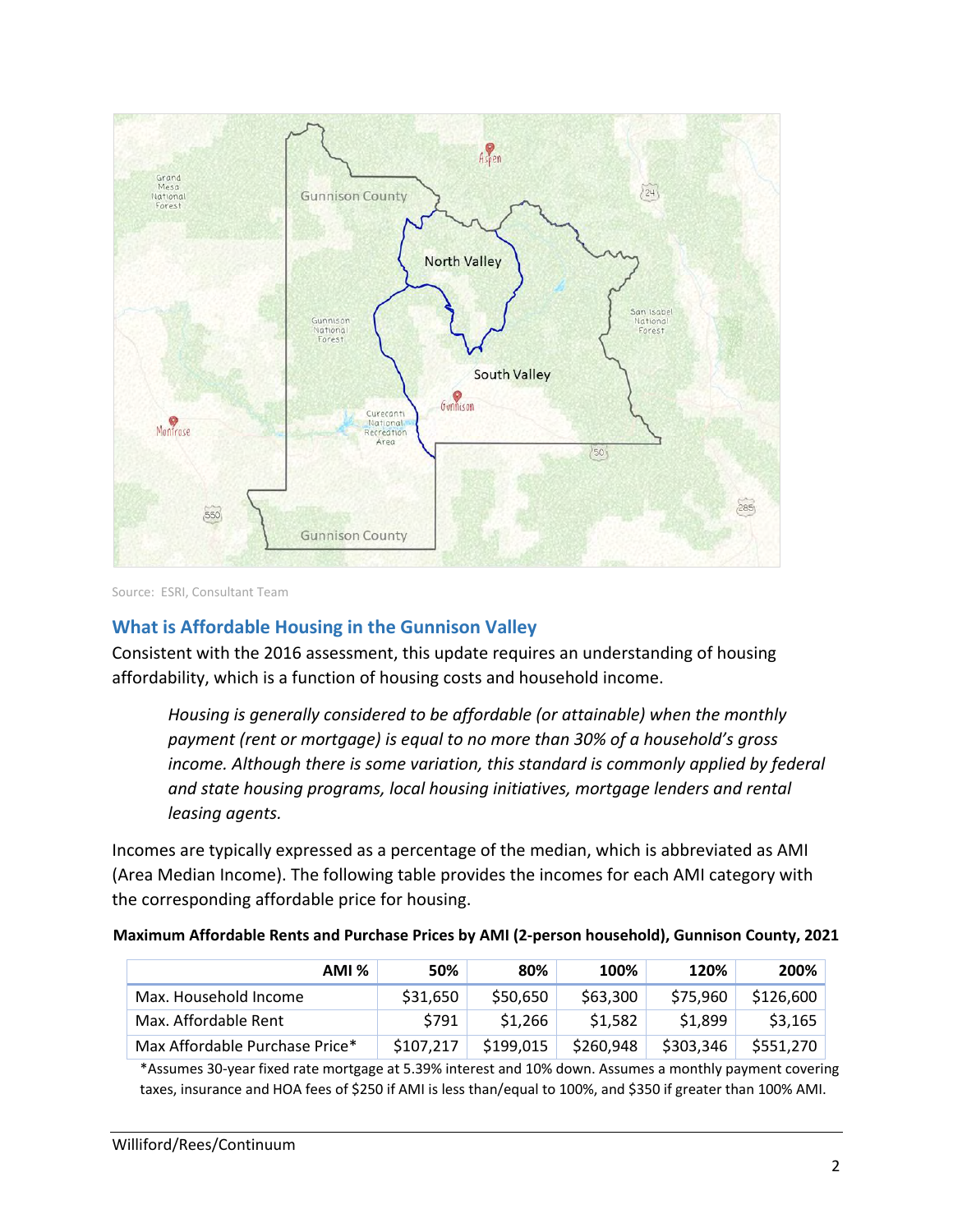# <span id="page-4-0"></span>Key Findings

# <span id="page-4-1"></span>**Employers are struggling to find employees, and employees are struggling to find housing**

Employers currently have heightened concern about attracting and retaining qualified employees compared to 2016, and a growing awareness of the strong correlation between housing problems and unfilled jobs.

- In 2016, 69% of employers felt housing attainably priced for their employees was "the most critical" or "one of the more serious" factors affecting the economy. In 2021, this rose to 90% of employers.
- Employers have increased many of the ways in which they are assisting employees with housing, including providing higher wages compared to other areas, master leasing units, and providing assistance with relocation.

All indicators point to a worsening labor shortage with valley employers facing the prospect of an increasingly difficult time finding employees. The lack of housing that local employees can afford will be an ongoing barrier in this regard.

*"Continue to prioritize time/spending on finding solutions to the housing crisis."*

-April 2021 business survey response

# <span id="page-4-2"></span>**COVID-19 Pandemic has added momentum to trends that were already in place**

Housing was scarce before the pandemic, and has become more so now. A desire to live in an amenity rich location and the ability or requirement to work remotely has driven increased investment in real estate from households with assets and income from outside the Gunnison valley. The strong reputation of the local school district and commitment to in-person learning drew additional families with school age children to the valley for full time residency.

The economy was strong, and labor shortages were persistent leading up to the pandemic. For most sectors, the economy has rebounded quickly as the valley worked to manage the pandemic, but labor shortages have once again returned.

National trends related to home improvements, supply chain issues, and labor shortages are adding further fuel to the local escalation of construction costs that has been an ongoing trend for almost a decade. The gap between the cost of construction and price points attainable to locals is increasing. Private sector developers struggle to increase supply with rising construction costs for both materials and labor, necessitating outside subsidies and/or participation from local jurisdictions to make attainable housing feasible.

#### <span id="page-4-3"></span>**The gap between housing needs and market prices has worsened**

In the North valley, there are only 10 listings available for households below 200% of AMI, representing 22% of for sale inventory. These listings are all for condos, half of which are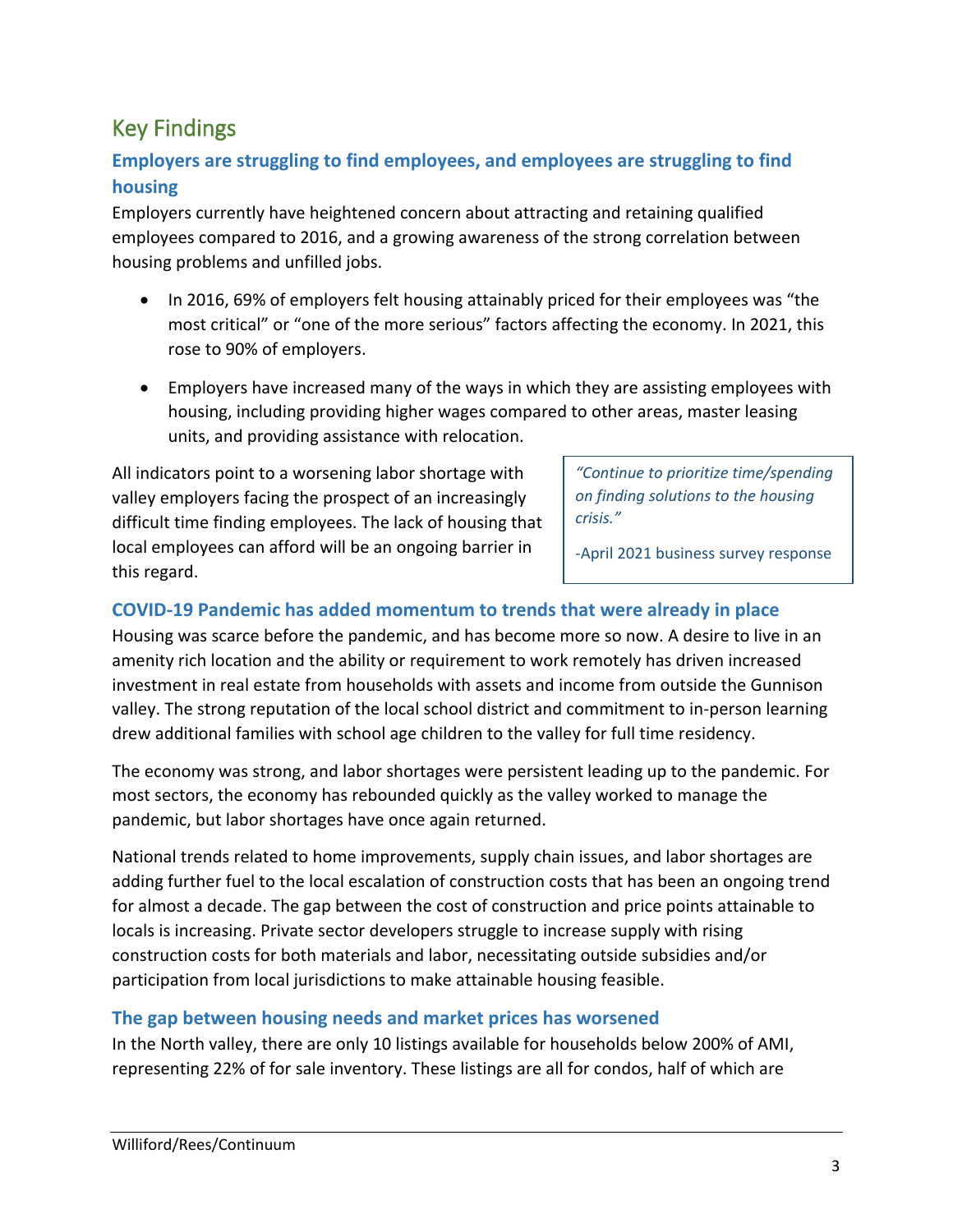studios with incomplete kitchens. In 2016, there were more choices for households below 200% AMI with 62 listings (about 35% of total inventory).

In the South valley there are only four listings for households below 200% AMI, about 18% of all listings. These listings include two condos, a townhouse, and a single-family home built in 1960. In 2016, about half of South valley listings were affordable to households below 200% AMI.

| Ownership<br>(2-person<br>household) |                                          | <b>North Valley</b>                           |                     | <b>South Valley</b>                           |                     |
|--------------------------------------|------------------------------------------|-----------------------------------------------|---------------------|-----------------------------------------------|---------------------|
| <b>Area Median</b><br><b>Income</b>  | <b>Max</b><br>Affordable<br><b>Price</b> | <b>Owner Household</b><br><b>Distribution</b> | # Units<br>for Sale | <b>Owner Household</b><br><b>Distribution</b> | # Units<br>for Sale |
| < 50%                                | \$107,217                                | 9%                                            | $\mathbf{0}$        | 13%                                           | 0                   |
| 50% to 80%                           | \$199,015                                | 12%                                           | 0                   | 12%                                           | 0                   |
| 80.1 to 120%                         | \$303,346                                | 16%                                           | 3                   | 23%                                           | $\overline{2}$      |
| 120.1 to 200%                        | \$551,270                                | 24%                                           | 7                   | 36%                                           | 2                   |
| Over 200%                            | $>$ \$551,270                            | 39%                                           | 35                  | 16%                                           | 18                  |
| Total                                |                                          | 1,538                                         | 45                  | 2,723                                         | 22                  |

### **Gap in For Sale Housing – April 2021**

Source: CHFA, Ribbon Demographics, LLC, Consultant Team

The picture is equally grim for renters. Nearly half of households that rent in the North valley have incomes below 80% AMI, yet there were only three apartments listed with rental rates that would be affordable for them between January and March this year. In the South valley, 70% of renter households have incomes below 80% AMI and only six units were affordable to these households over the same three-month period.

#### **Gap in Rental Housing – Listing January 2021 through March 2021**

| Rent<br>(2-person<br>household)     |                                       | <b>North Valley</b>              |                     |                                  | <b>South Valley</b> |
|-------------------------------------|---------------------------------------|----------------------------------|---------------------|----------------------------------|---------------------|
| <b>Area Median</b><br><b>Income</b> | <b>Max Affordable</b><br><b>Price</b> | Household<br><b>Distribution</b> | # Units<br>for Rent | Household<br><b>Distribution</b> | # Units for<br>Rent |
| < 50%                               | \$791                                 | 13%                              | 0                   | 44%                              | 1                   |
| 50% to 80%                          | \$1,266                               | 35%                              | 3                   | 26%                              | 5                   |
| 80.1 to 120%                        | \$1,899                               | 19%                              | 9                   | 14%                              | 7                   |
| 120.1 to 200%                       | \$3,165                               | 26%                              | 7                   | 9%                               | $\overline{2}$      |
| Over 200%                           | $>$ \$3,165                           | 7%                               | $\overline{2}$      | 7%                               | 0                   |
| Total                               |                                       | 916                              | 21                  | 2,070                            | 15                  |

Source: CHFA, Ribbon Demographics, LLC, Consultant Team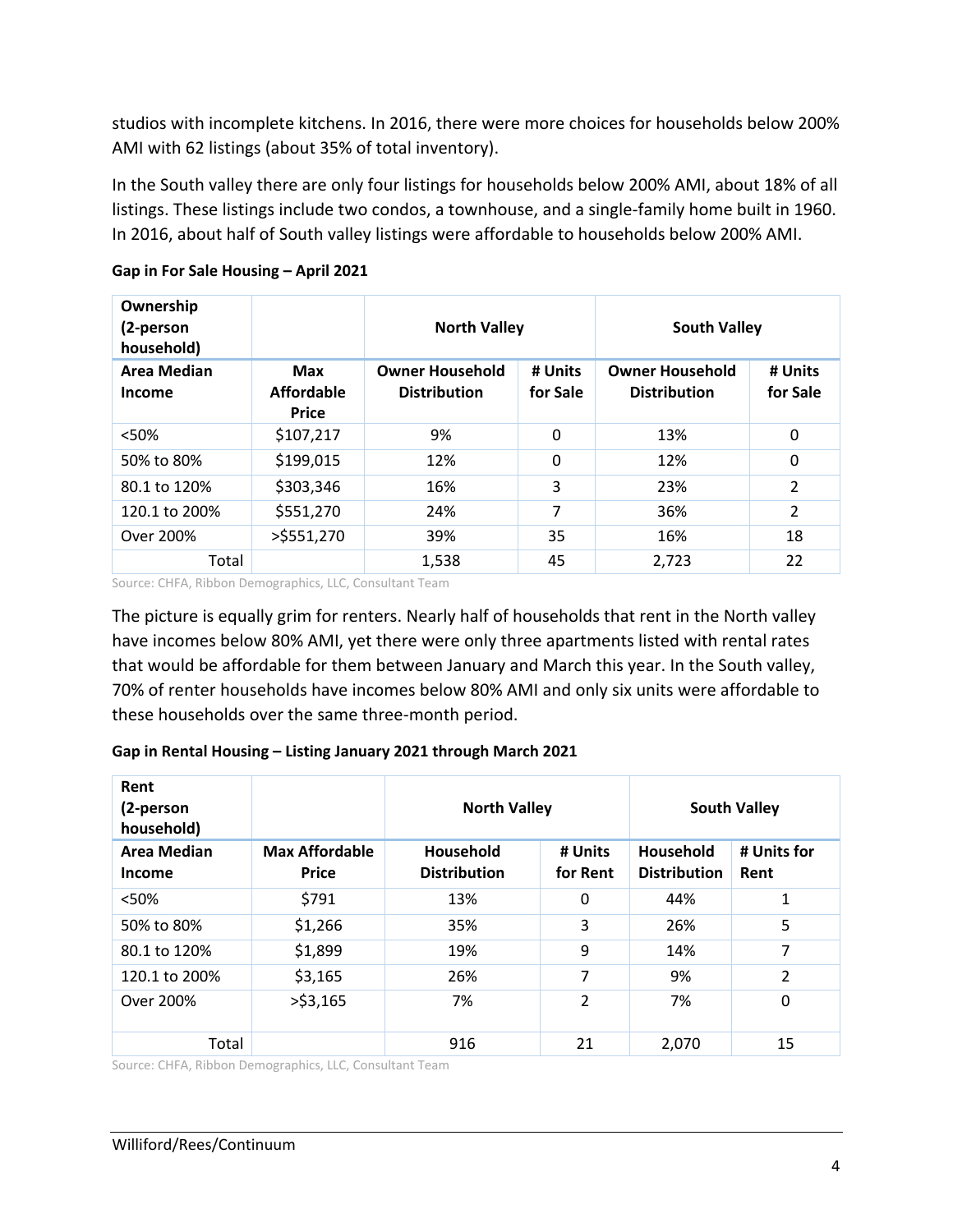Other indicators also demonstrate the worsening market situation for local buyers and renters.

- For sale housing inventory is more constrained than experts can remember. In 2016, there were 256 listings at the time of the assessment. This year, there were 67.
- Median sale price and price per square foot are up dramatically since 2016.
- Rental vacancy was below 1% in 2016 and remains so in 2021. The number of rental listings continues to be extremely low. In 2016 there were 35 rental listings over a threemonth period, compared to 36 for this update.
- Rental rates for all unit sizes have increased across the valley.

There is limited new supply of housing, and with construction prices continuing to climb, no stabilization of inventory or prices is anticipated in the near future.

# <span id="page-6-0"></span>**The number of housing units needed remains high**

The 2016 assessment identified a need of approximately 960 housing units by 2020 inclusive of homes that the free market will provide and units that require subsidies, incentives and/or are mandates to build. Since 2016, there has been a great deal of time, money, and dedication toward building deed restricted units, yet at the same time, increasing prices, construction costs, and amenity migration have put additional pressure on housing for the local workforce. These dynamics result in a total estimate of new homes needed by 2026 similar to the prior report - just under 1,000.

About 490 units are still needed to ensure a functional rental market, balanced supply of for sale homes, and to provide housing for employees filling unfilled jobs.

Projecting housing need as the economy rebounds from COVID is challenging, yet it is estimated that at least an additional 470 units are needed to keep up with job growth through 2026.

This table shows the projected need, based on the current percentage of owners and renters in the valley. Policy makers may decide to put more emphasis on ownership or rental units, depending on resources and goals. For example, additional rental units could help attract new working households to the area; investment in homeownership could help current employees decide to put down roots and form families in the valley.

|              | Catch Up | Keep Up | <b>Total</b> |
|--------------|----------|---------|--------------|
| <b>Total</b> | 490      | 470     | 960          |
| Own          | 300      | 290     | 590          |
| Rent         | 190      | 180     | 370          |

#### **Units Needed by 2026**

Sources: Colorado Demography Office, 2015-2019 ACS, consultant team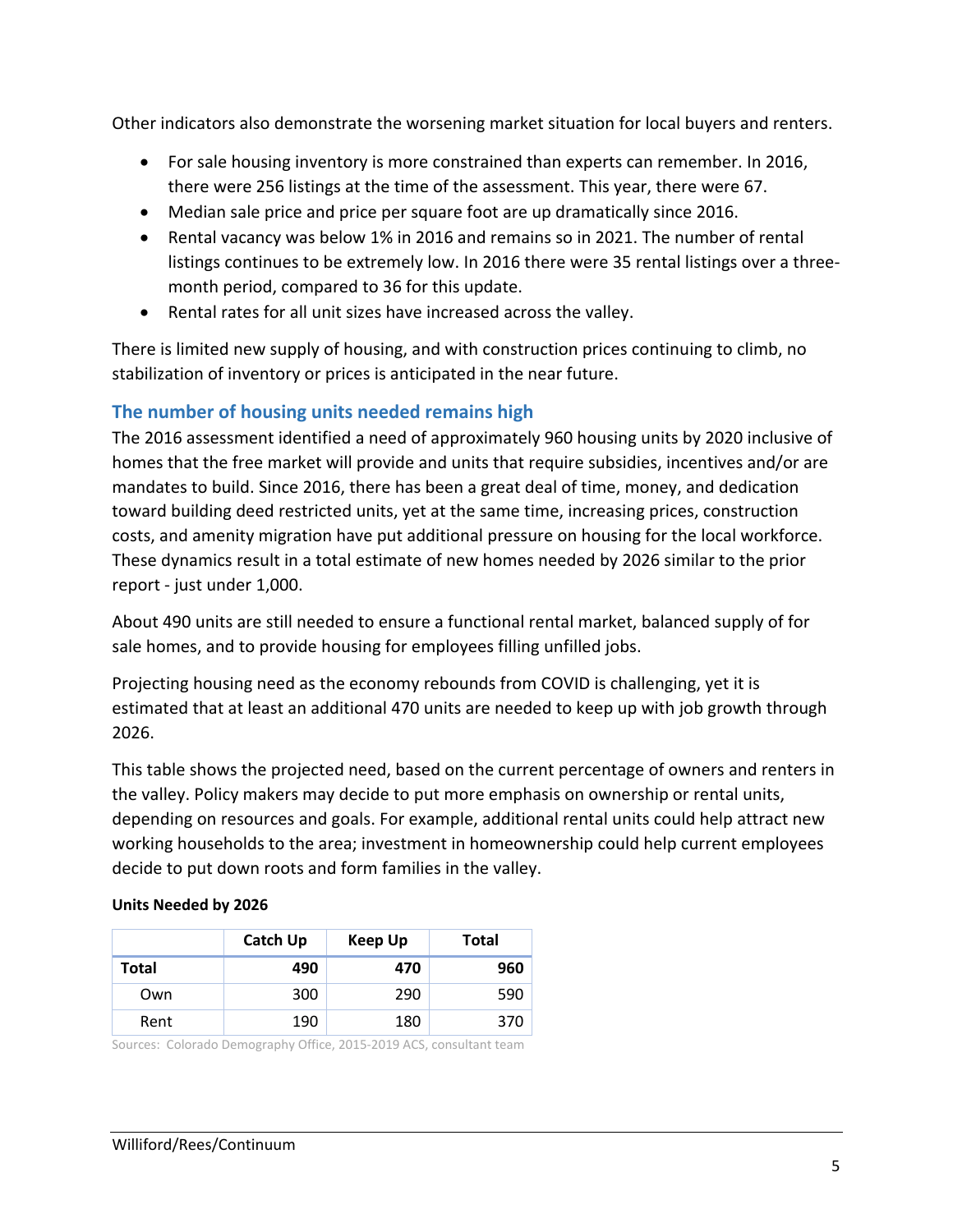# <span id="page-7-0"></span>**Community needs increased momentum for local housing solutions**

Since 2016, Gunnison County, Mt. CB, Town of Crested Butte, City of Gunnison and GVRHA have stepped up their efforts and grown their capacity related to addressing local housing needs. Each jurisdiction has participated in one or more public private partnership that has produced dedicated housing for local employees and residents.

In 2016, 443 homes in the Gunnison valley were restricted for occupancy by local residents through some type of income, employment and/or residency regulations. That equated to slightly less than 5% of all housing in the valley and just over 7% of all occupied housing units. Local efforts have produced 240 restricted units since that time, greatly surpassing historic rates of production. Progress in the South valley is particularly noteworthy, with deed restricted inventory doubling in five years. How deed restricted inventory compares to overall housing inventory and occupied units will be updated when Census data is released.

|                                                  | <b>Gunnison Valley</b> | <b>North Valley</b> | <b>South Valley</b> |
|--------------------------------------------------|------------------------|---------------------|---------------------|
| Restricted Units (as of 2016)                    | 443                    | 316                 | 127                 |
| <b>Restricted Units Added (2016)</b><br>to 2021) | 240                    | 84                  | 156                 |
| <b>Total</b>                                     | 683                    | 400                 | 283                 |

#### **Summary of Restricted Affordable Housing**

Source: GVRHA, local planning staff, consultant team

Note: Restricted units – 2021 includes projects with anticipated certificate of occupancy in 2021 including Homestead, Paintbrush, Garden Walk and Lazy K.

The community should continue to grow and build upon this momentum. More staff expertise, capacity, and funding are needed to serve more households struggling with housing, to implement housing development opportunities, and to maintain program integrity for existing housing resources. There are numerous opportunity sites for additional deed restricted housing, and new resources available at the state and local level to support the work. Increased regional coordination of funding, development opportunities, and staff resources could also help to streamline efforts and increase measurable outcomes.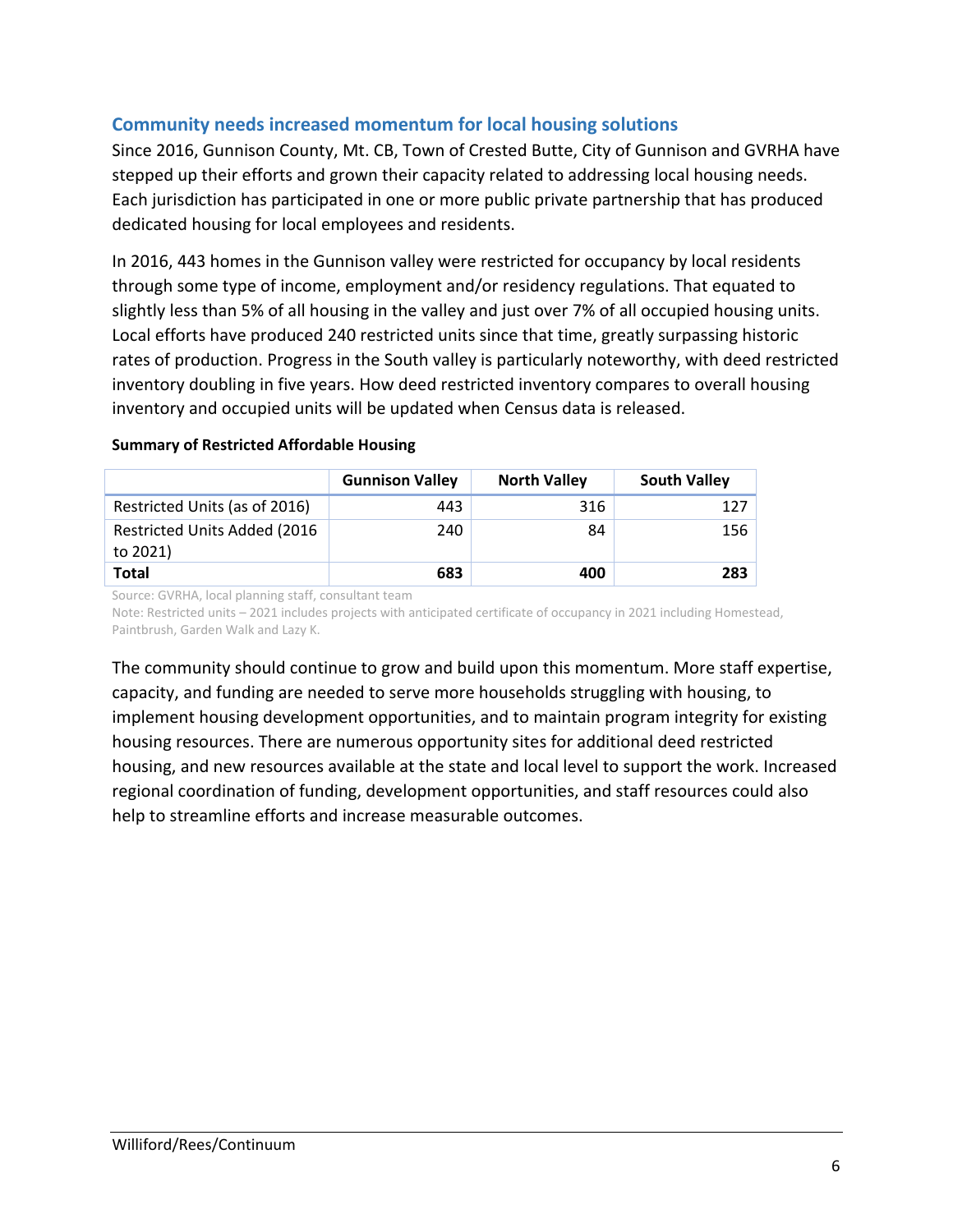# <span id="page-8-0"></span>2020-2021 Impacts on Housing

This section focuses on housing-related impacts in the Gunnison valley fueled by the pandemic. Sharp increasing rents and home prices combined with housing availability at an all-time low are not the only housing-related changes in the valley. Commuting, the ability to hire employees to fill jobs, employer perceptions about the availability of housing for the workforce are examined in this section of the report. Later this year, this section will be supplemented with key findings from a six-county study, *Mountain Migration – Are COVID Impacts on Housing and Services Here to Stay?*

### <span id="page-8-1"></span>**Traffic and Commuting**

Traffic on Highway 135 between Gunnison and Crested Butte illustrates the timing and extent of changes in the Gunnison valley. The year 2020 started off as expected, with January and February showing the same pattern as a typical year, but with slightly higher traffic volume than in 2019. In March 2020, traffic dropped off sharply as the shutdown closed most businesses and residents largely stayed at home.

By May 2020, restrictions relaxed and traffic increased through July in about the same pattern as 2019. Although local officials remarked on the increase in cars in Crested Butte from visitor traffic, the actual number of cars on the highway was lower than the year before. This was likely because visitors who traveled by car stayed longer in the area but there were fewer trips up and down the highway from visitors coming and going.

By September 2020, Highway 135 traffic surpassed 2019 levels reflecting a larger number of cars in the valley.



#### **Gunnison to Crested Butte Traffic Counts on Highway 135**

Source: Colorado Department of Transportation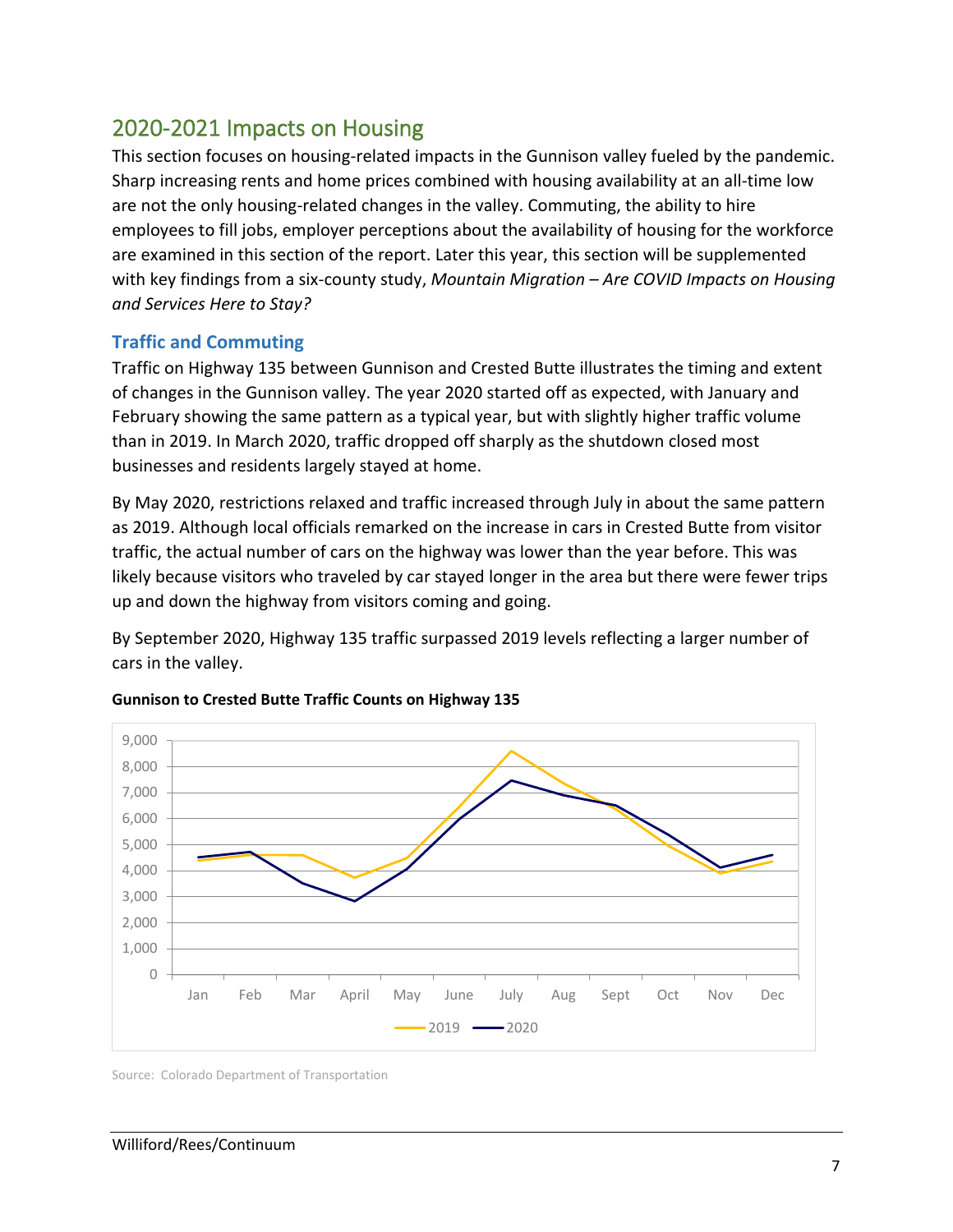Commuting up and down valley for work dropped off sharply when businesses closed and/or employees worked from home, but as employees returned to work on site, commuting returned. Comparing 2016 to 2020 employer survey data suggests that the dominant commuting pattern has not changed – many down valley residents still commute north up valley for work.

Based on April 2021 responses to Gunnison County's monthly business survey question asking where employees live and where they work, almost all (93%) employees that work down valley (Gunnison, Almont) also live down valley, a figure that is higher than in 2016 (82%). In contrast, only 66% of employees that work up valley (Crested Butte, Mount Crested Butte, or Crested Butte South) also live up valley, consistent with 2016 (66%).

### <span id="page-9-0"></span>**Water Usage**

Water data provides insight into the extent to which residential units were occupied more in 2020. Water usage for the months of October, November and December in 2019 and 2020 was compared, when tourism is generally low and outside irrigation is not taking place.

In Crested Butte and Mount Crested Butte, total water usage was up 16% to 17%.

#### **Water Usage, Q4 2019 vs. 2020**

|                            | Oct - Dec<br>2019 | Oct - Dec<br>2020 | ℅<br>Increase |
|----------------------------|-------------------|-------------------|---------------|
| <b>Crested Butte</b>       | 12,198,319        | 14,308,520        | 17%           |
| <b>Mount Crested Butte</b> | 12,415,019        | 14,356,020        | 16%           |

Source: consultant team interviews

Residential water use increased by the most. In Crested Butte, commercial water use was up only 3.3% whereas residential use was up over 26%. This suggests an increase in residential occupancy of 26%.

#### **Water Usage (Gallons) in Crested Butte, 2019 vs. 2020**

| <b>Crested Butte</b> | 2019       | 2020       | Change |
|----------------------|------------|------------|--------|
| Commercial           | 4.740.200  | 4.898.600  | 3.34%  |
| Residential          | 7.456.100  | 9.407.900  | 26.18% |
| Total                | 12,198,319 | 14,308,520 | 17.30% |

Source: consultant team interviews

The details of the pattern are not well understood but the bottom line is clear – more people spent time in the Gunnison valley in 2020 than before. They generated less traffic on Hwy 135 about half the time, they used the bus less, but they used more water, the equivalent of the water required to fill more than three Olympic swimming pools.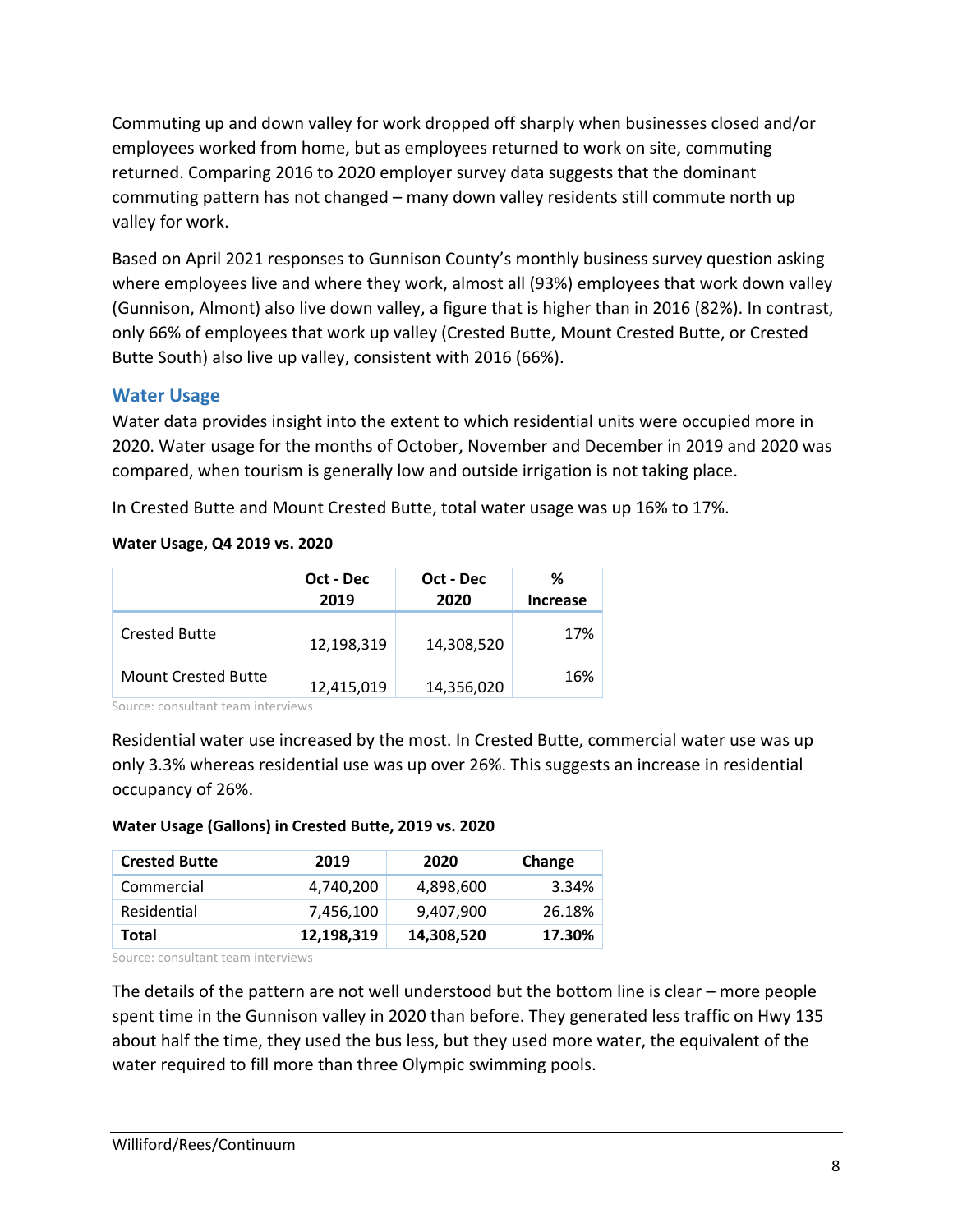# <span id="page-10-0"></span>Economic Conditions

# <span id="page-10-1"></span>**Labor Market**

When the 2016 assessment was released, the valley's economy was growing quickly. Unemployment was extremely low at 1.9% and jobs were projected to grow at a rate of 2% per year on average through 2020. County job growth ended up being even higher at 2.6% per year on average according to the Colorado Demography Office. Valley employers struggled with labor shortages in 2019 into early 2020.

The economy remained strong in the first few months of 2020 and then the novel coronavirus (COVID-19) outbreak was declared a global pandemic on March 11, 2020. The public health crises resulted in stay-at-home orders and business shutdowns in the first quarter of 2021. This had a significant and negative initial impact on the local economy.

The initial and dramatic downturn was short lived, however, and Gunnison County experienced a fairly rapid "V" shaped recovery. Although some businesses remain mostly closed and the unemployment rate is higher than prior to the shutdowns, employers again face labor shortages exacerbated by the lack of housing that the valley's workforce can afford.

### *Unemployment*

The COVID-driven shutdowns resulted in an extraordinary spike and subsequent drop in the county's unemployment rate as seen on the [Gunnison Valley Economic Recovery Dashboard](https://covid19.gunnisoncounty.org/updates/gunnison-valley-economic-recovery-dashboard/) and in the figure below.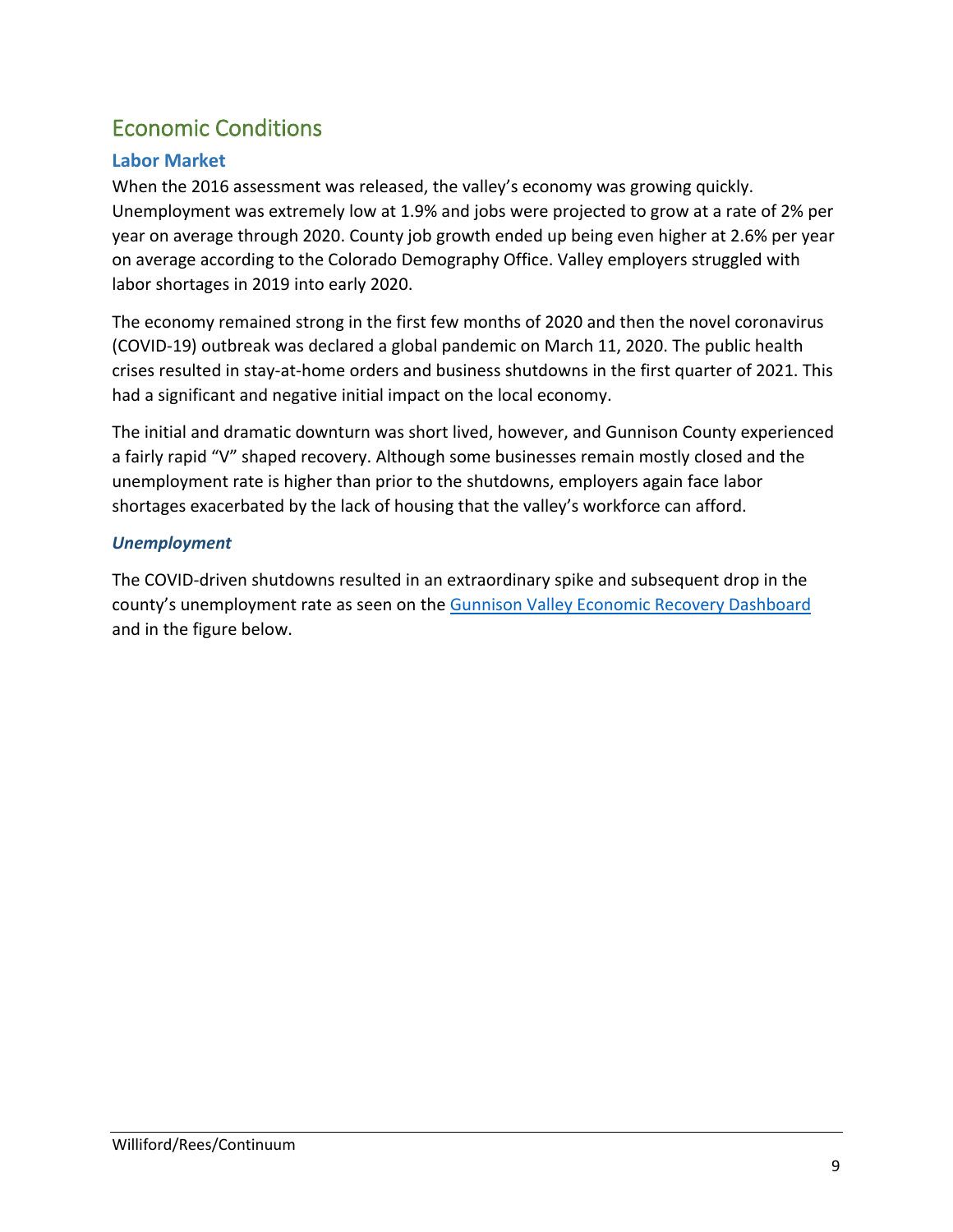

#### **Unemployment Rate of Colorado Mountain Communities**

The unemployment rate in Gunnison County was a low 2.2% in February 2020 prior to the arrival of COVID-19, a rate lower than that of the state, on par with Eagle and Grand counties, and slightly higher than in Summit County. Although Gunnison County's unemployment rate jumped to 16% in April 2020 following an early closure of the ski area in March, the county fared well relative to other Colorado mountain counties through 2020. During the second half of 2020, Gunnison County's unemployment rate was lower than the state and other mountain counties in Colorado. The unemployment rate in March 2021, the most recent data available, was 4.7%, which is one percentage point higher than in March 2020 and about 2.5 percentage points higher than in March 2019.

As vaccination rates continue to climb through the spring and into the summer of 2021, the remaining businesses that are mostly closed (see "Business Status" on the County's Dashboard) will continue to reopen and the county's unemployment rate is anticipated to continue to slowly fall. And although the current unemployment rate is higher than in 2019, the rate is somewhat misleading as employers are already facing challenges hiring.

Source: Gunnison Valley Economic Recovery Dashboard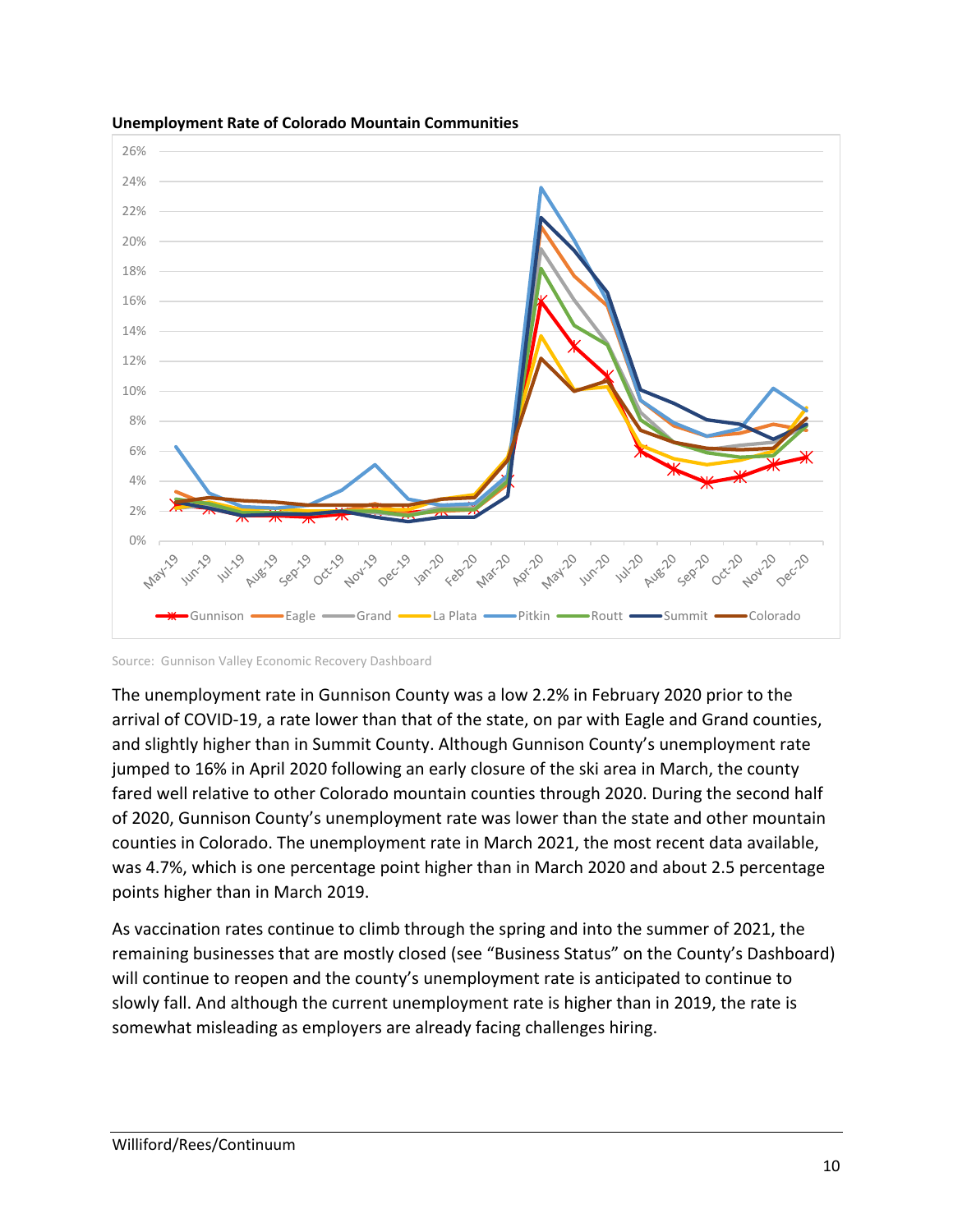### *Employment*

Employment data tells the same story of a temporary decline and rapid rebound. In 2019 and early 2020, the valley's economy was at full employment. As the shutdowns rippled through the economy, the number of jobs in the county by April 2020 was 20% lower than a year prior and 26% lower than the month prior. This decline was much more dramatic and a little earlier than the typical seasonal fluctuation as the ski season winds down.

Yet, a "V" shaped recovery got underway very quickly as people figured out how to work from home and businesses reopened with distancing and other public health restrictions in place. By September 2020, the number of jobs in the county had climbed back to just below 2018 figures, as seen below.



#### **Gunnison County Salary/Wage Jobs, 2016 to 2020**

Source: BLS QCEW

Jobs data lags real time, but feedback from Gunnison County's business survey, which has been ongoing monthly since the summer of 2020, indicates that the labor market is nearing full recovery. Based on survey responses, the total number of actual full-time equivalent (FTE) staff in the previous month relative to typical ranged from 73% to 89% from July through November 2020 before falling to a low of 67% in December 2020. Survey respondents indicated that by February 2021 their staffing matched what was typical.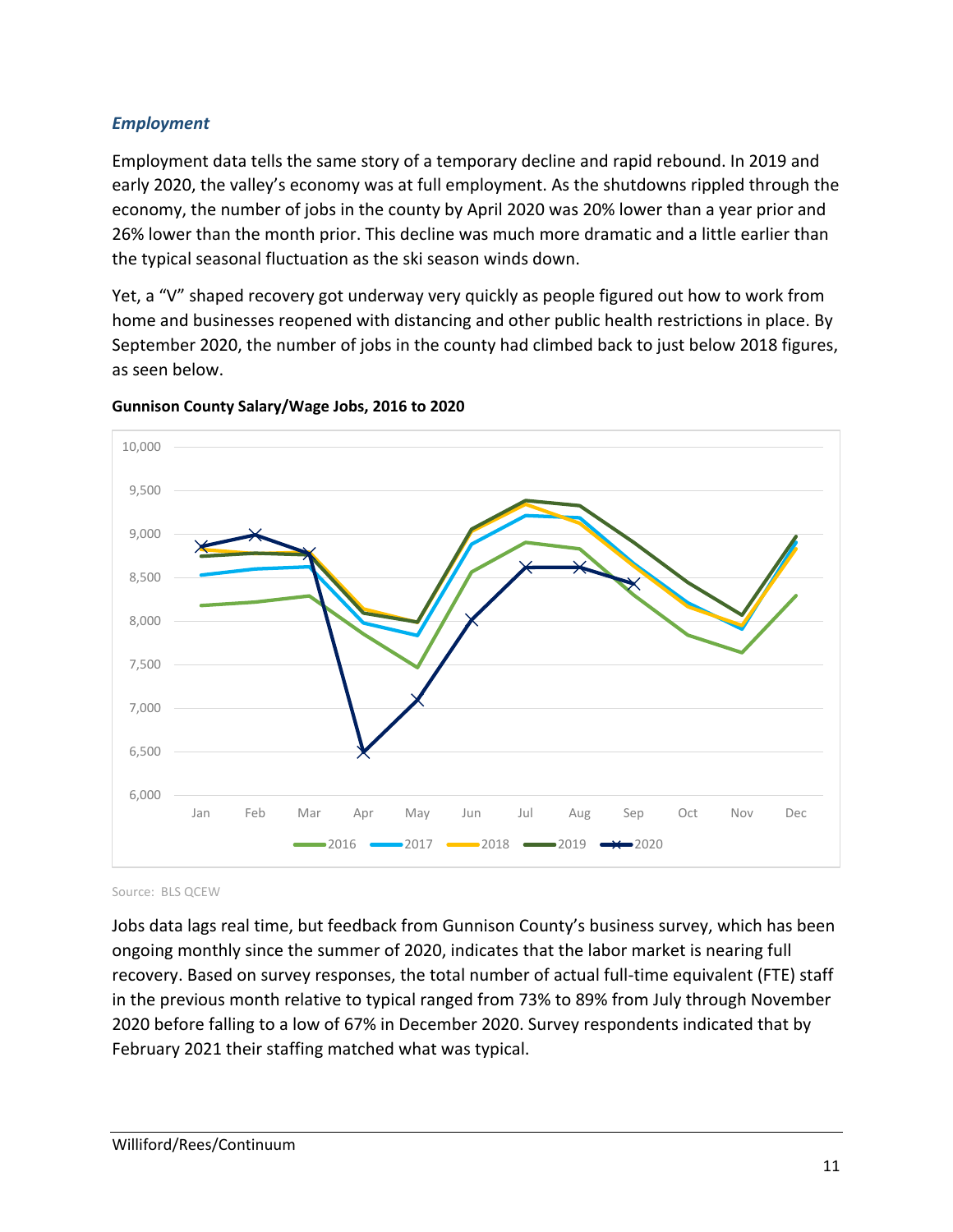### *Ability to Hire Once Again a Challenge*

Labor shortages are once again a challenge, one that is likely to get worse. In April 2021, half of business survey respondents indicated that they have unfilled jobs, and 46% indicated that

*"Housing is a critical impediment to recruitment and retention of qualified employees."*

-April 2021 business survey response

their ability to recruit and retain qualified employees has declined or gotten harder.

The local construction industry, for example, has a long project backlog but finding workers is difficult, despite some contractors offering bonuses. All indicators point to a worsening labor shortage with valley employers

facing the prospect of an increasingly difficult time finding employees. It appears that the labor shortage may only be overcome if and when new employees move to the valley, although the lack of housing that local wages can support will be an ongoing barrier for anyone moving to the valley without a location neutral job.

# <span id="page-13-0"></span>**Employer Perceptions of the Housing Problem**

Nearly 90% of employers who completed the Gunnison County Business Survey in April 2021 indicated that the availability of housing that is affordable to their workforce is either one of the more serious problems in the valley or the most critical problem in the region. Even though the sample size of the April 2021 survey was rather small, this does indicate a major change compared to 69% who rated housing a serious or the most critical problem in 2016. In 2016, only 9% of employers considered housing for the workforce to be the most critical problem in the county. Of employers surveyed in April 2021, 45% considered it the most critical problem.



#### **Extent to Which Workforce Housing is a Problem**

Source: Gunnison County Business Survey, April 2021

#### <span id="page-13-1"></span>**Employer Assistance for Housing**

And when asked what kinds of assistance and resources would be most helpful to their business, 23% of respondents indicated that housing affordable for their employees would be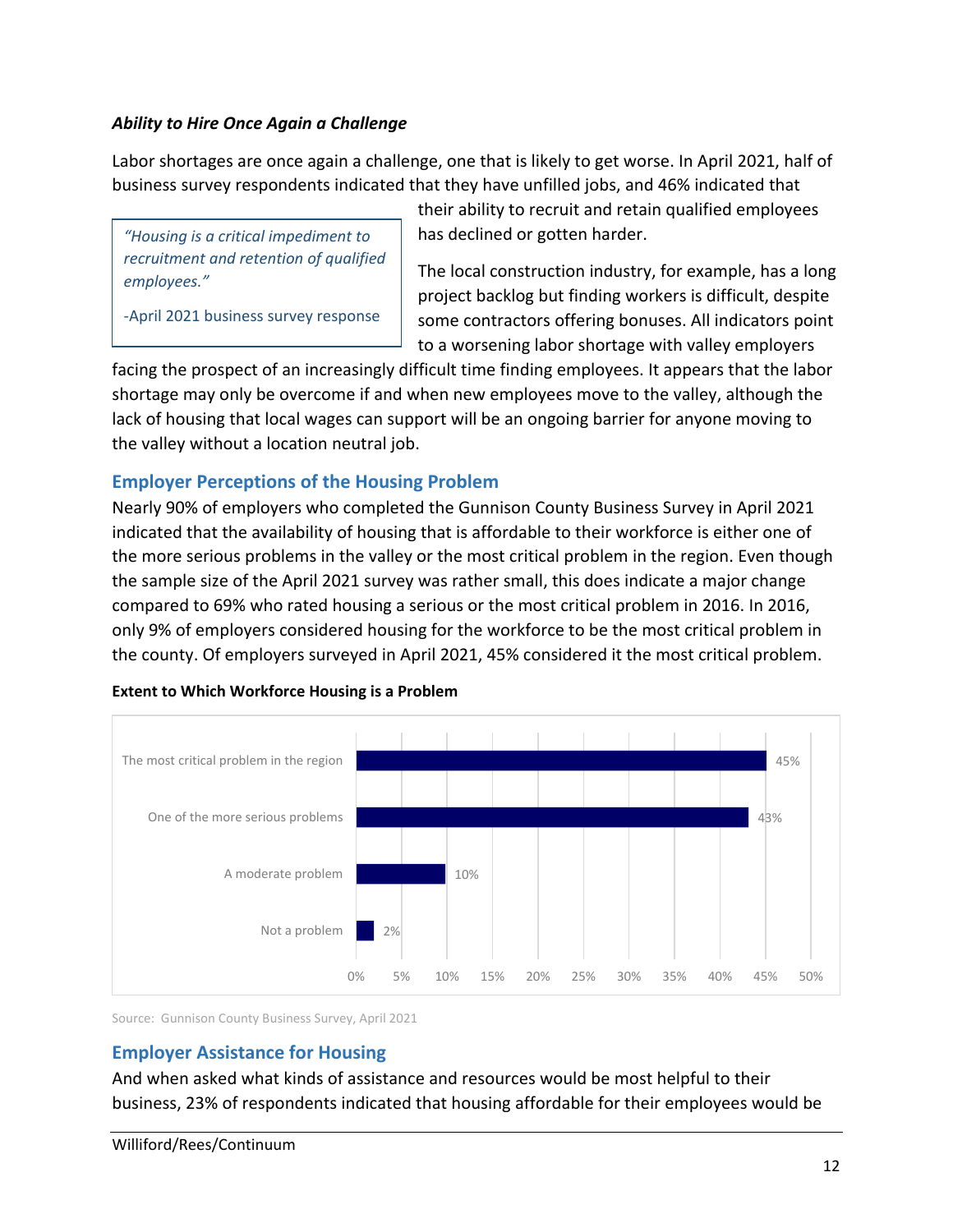most helpful, with a few referencing the need for "upper valley housing." Survey respondents also indicated that they provide a variety of housing-related assistance to their employees as seen in the figure below, which represents the percentage of total respondents providing each type of assistance, with some providing more than one type.



**Housing-Related Assistance Provided by Employers**

*\*the percentages shown for each type of assistance is relative to total respondents* Source: Gunnison County Business Survey, April 2021

For example, 44% of respondents indicated that they pay higher wages than nearby or similar communities, 19% own units or rooms for their employees, and 12% assist employees with their housing search. The percentage of respondents that master lease units, provide temporary or relocation assistance, or down payment or mortgage assistance was 6% or lower for each.

#### <span id="page-14-0"></span>**Sales Tax Revenue**

The rapid and dramatic decline in sales tax revenue in every jurisdiction in the county with the arrival of COVID-19 and subsequent public health shutdowns in March 2020 was followed by a rapid increase and higher sales tax revenue county wide than in 2019. At year end, 2020 total annual sales tax revenue exceeded that of 2019, except in Mount Crested Butte. In Gunnison County, total sales tax receipts were up 9.4% in 2020 compared to the previous year.

Following the initial decline in the spring of 2020, sales tax revenue bounced back very quickly everywhere except Mount Crested Butte as part time residents stayed in the valley to ride out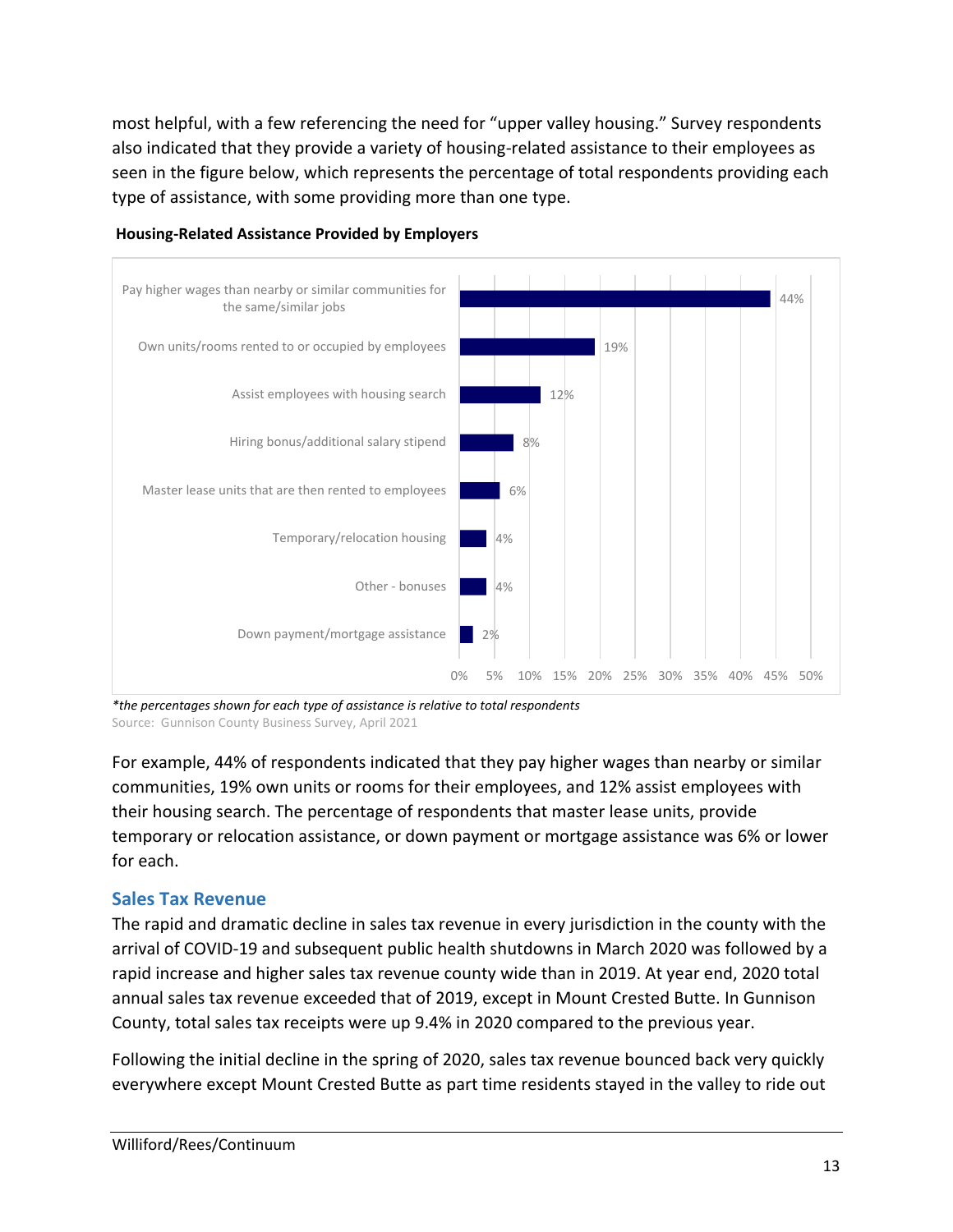the pandemic, COVID refugees and location-independent workers arrived, and Front Range visitation kept the local economy moving despite the pandemic. Gunnison County's monthly tax revenues exceeded those of 2019 starting in May 2020, as seen in the figure below.



**Sales Tax Revenue, Year-over-Year Change**

Source: Gunnison Valley Economic Recovery Dashboard, downloaded April 15, 2021

Gunnison saw monthly tax revenues exceed those of the same month in 2019 by June 2020, followed by Crested Butte in August 2020. Mount Crested Butte saw 2020 monthly tax revenues exceed those of 2019 in September, but tax collections relative to the previous year began a downward trajectory as the winter season got underway. In all other jurisdictions, tax collections in the first two months of 2021 exceeded the same month in 2020, which was prior to the arrival of COVID.

#### **Sales Tax Revenue, 2019 to 2020**

|                            | Annual % Change (2019-2020) |
|----------------------------|-----------------------------|
| <b>Gunnison County</b>     | 9.4%                        |
| <b>Mount Crested Butte</b> | (17.3%)                     |
| <b>Crested Butte</b>       | 0.7%                        |
| <b>Gunnison</b>            | 2.5%                        |

Source: Gunnison Valley Economic Recovery Dashboard, consultant team

Most sectors of the economy had higher sales tax revenue in 2020 than in 2019. As seen in the figure below, only food and beverage (Res/Bars/Liq), utilities, and vehicle sales experienced a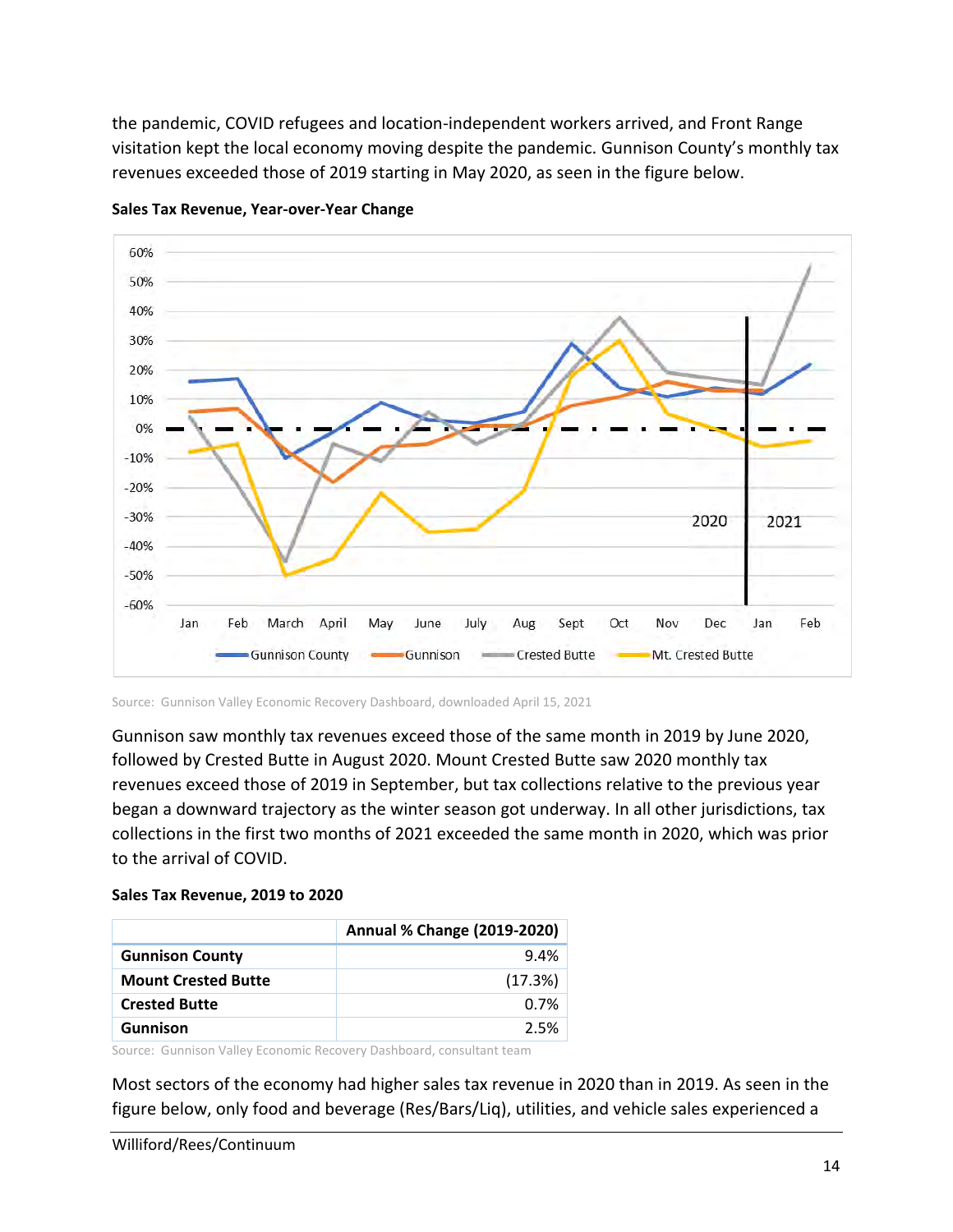decline. The decline in food and beverage benefited grocery stores that had a much better 2020 than 2019. Online sales in 2020 were, unsurprisingly, exponentially higher than in 2019.



**2019/2020 Year-to-Date Industry Comparison as of December 2020**

Source: Gunnison County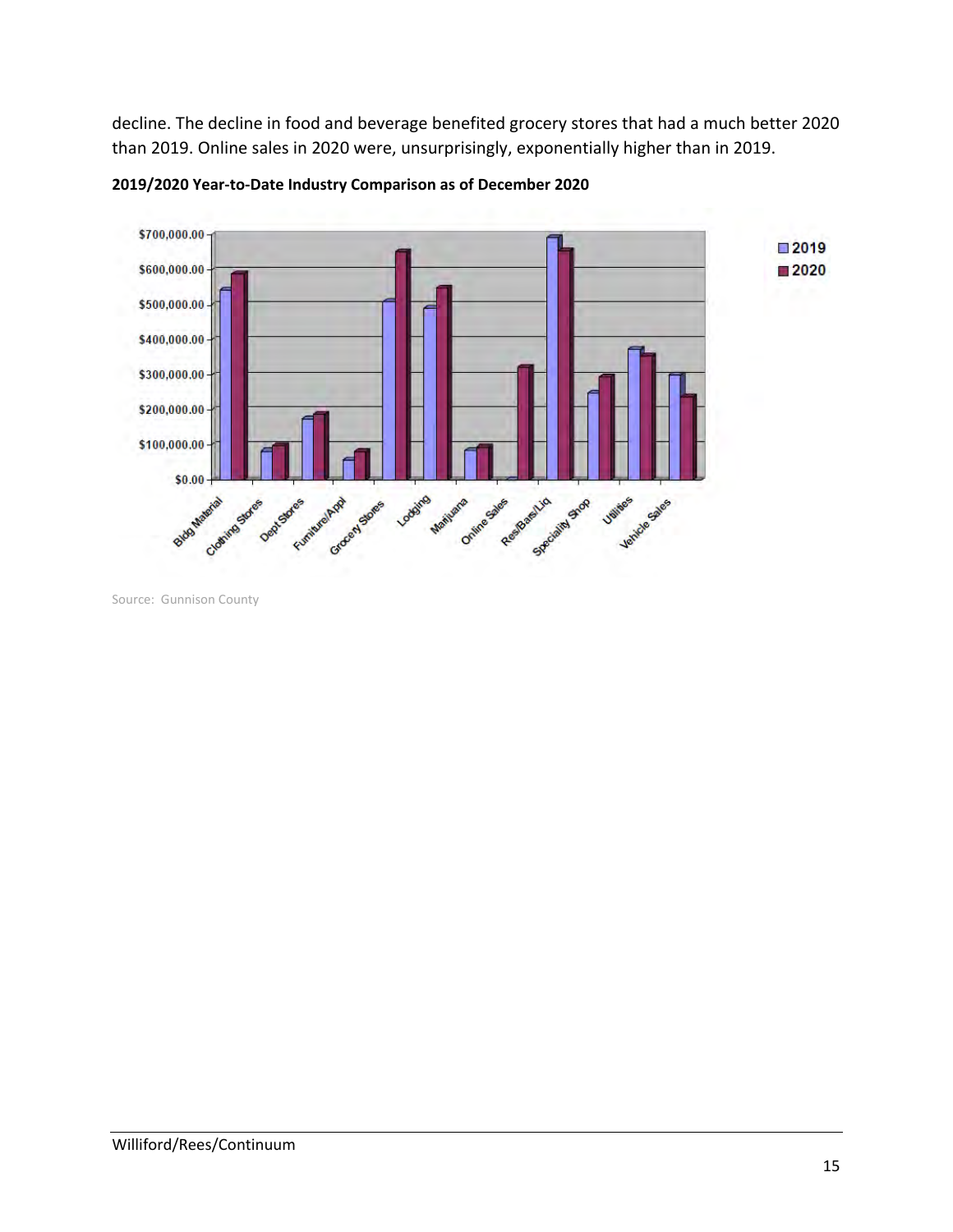# <span id="page-17-0"></span>For Sale Housing Market

The section updates information since 2016 on the price of homes for sale units, current availability, and affordability for local income earners. This information was gleaned from realtor interviews and analysis of MLS data for homes sold in 2020 and listed in April 2021.

### <span id="page-17-1"></span>**Trends Since 2016**

Realtors in both ends of the valley describe the housing market as competitive, fast paced, short on inventory, escalating prices, cash sales – "a frenzy." While COVID stalled listings and sales in spring 2020, the market quickly rebounded when summer arrived with strong demand fueled by the ability to work remotely, the desire to live the mountain lifestyle, and the motivation to get out of urban areas.

The 2016 assessment found that home prices had increased since the Great Recession yet not recovered fully to pre-recession levels. Single family home prices were within 16% of their former peak in both ends of the valley; however, condominiums and townhome prices were slower to rebound, equaling about 30% to 60% of their pre-recession prices. Land prices too remained lower, around 50% of their historic high.

Since 2016, home prices have continued to rise. The overall median price increased 70% in Gunnison between 2016 and 2020. Mount Crested Butte topped the list in gains with the median price of residential units sold more than doubling. In the past five years, price increases were slightly higher in the North valley than the South valley.

In 2020, homes sales continued to drive prices upward. The number of homes sold in Gunnison County increased by nearly 45% in 2020 over the previous year. Crested Butte had the highest jump – a 38% overall increase in the median price in a single year

|                            | <b>Change 2016-20</b> | <b>Change 2019-20</b> | 2020 Median Price |
|----------------------------|-----------------------|-----------------------|-------------------|
| <b>Mount Crested Butte</b> | 115%                  | 1%                    | \$500,000         |
| <b>Crested Butte</b>       | 58%                   | 38%                   | \$1,050,000       |
| <b>Crested Butte Rural</b> | 61%                   | 24%                   | \$1,250,000       |
| CB South                   | 30%                   | 10%                   | \$602,500         |
| Almont*                    | $-2%$                 | $-11%$                | \$516,800         |
| Gunnison                   | 57%                   | 7%                    | \$345,000         |
| <b>Gunnison Rural</b>      | 54%                   | 10%                   | \$440,000         |

#### **Rates of Change in Home Prices**

Source: Colorado Real Estate Network \*Note: The decrease in price shown for Almont was due to the small number of sales and does not reflect market realities.

Prices continued to rise sharply in the first quarter 2021. Single family homes sold in March 2021 had an overall median price 60% higher than in March 2020 county wide.

The number of sales each year since 2016 remained somewhat steady until 2020 when it increased 42% over the previous year. The number of new listings, however, dropped in 2019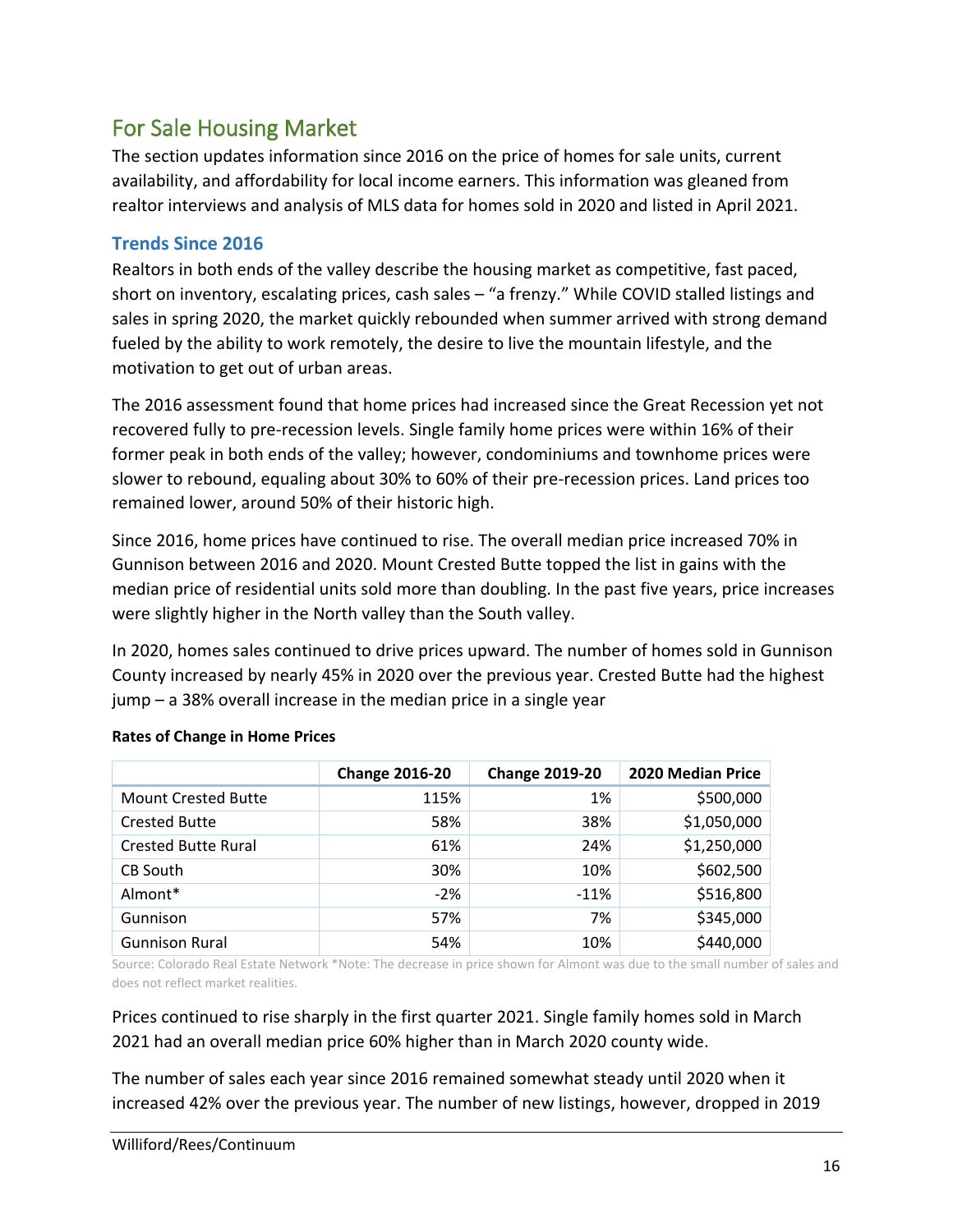and stayed relatively low in 2020. Inventory was absorbed and prices increased creating a very tight housing market leading into 2021.



**Gunnison County Home Sales, 2016 to 2020**

Source: Colorado Real Estate Network Note: Figures are countywide and include sales outside of the Gunnison Valley.

### <span id="page-18-0"></span>**Homes Prices in 2020**

In 2020, residential sales totaled 326 units, or about 27 sales per month, excluding condotels and timeshares. More than half were condominiums. The overall median price reached nearly \$800,000 with a price per square foot of \$456.

- The highest prices overall and per square foot were within the Town of Crested Butte where the median price of single-family homes reached \$1.4 million, and the median price for condominiums exceeded \$680,000.
- Single family homes prices were highest in the CB Rural area with a median price of over \$1.7 million.
- In Mount Crested Butte, 22% of sales were condominiums, which commanded a median price of \$460,000, and the median price of single family homes topped \$1.2 million.
- Prices in CB South also reached an all-time high of over \$800,000 for single family homes and over \$500,000 for condominiums.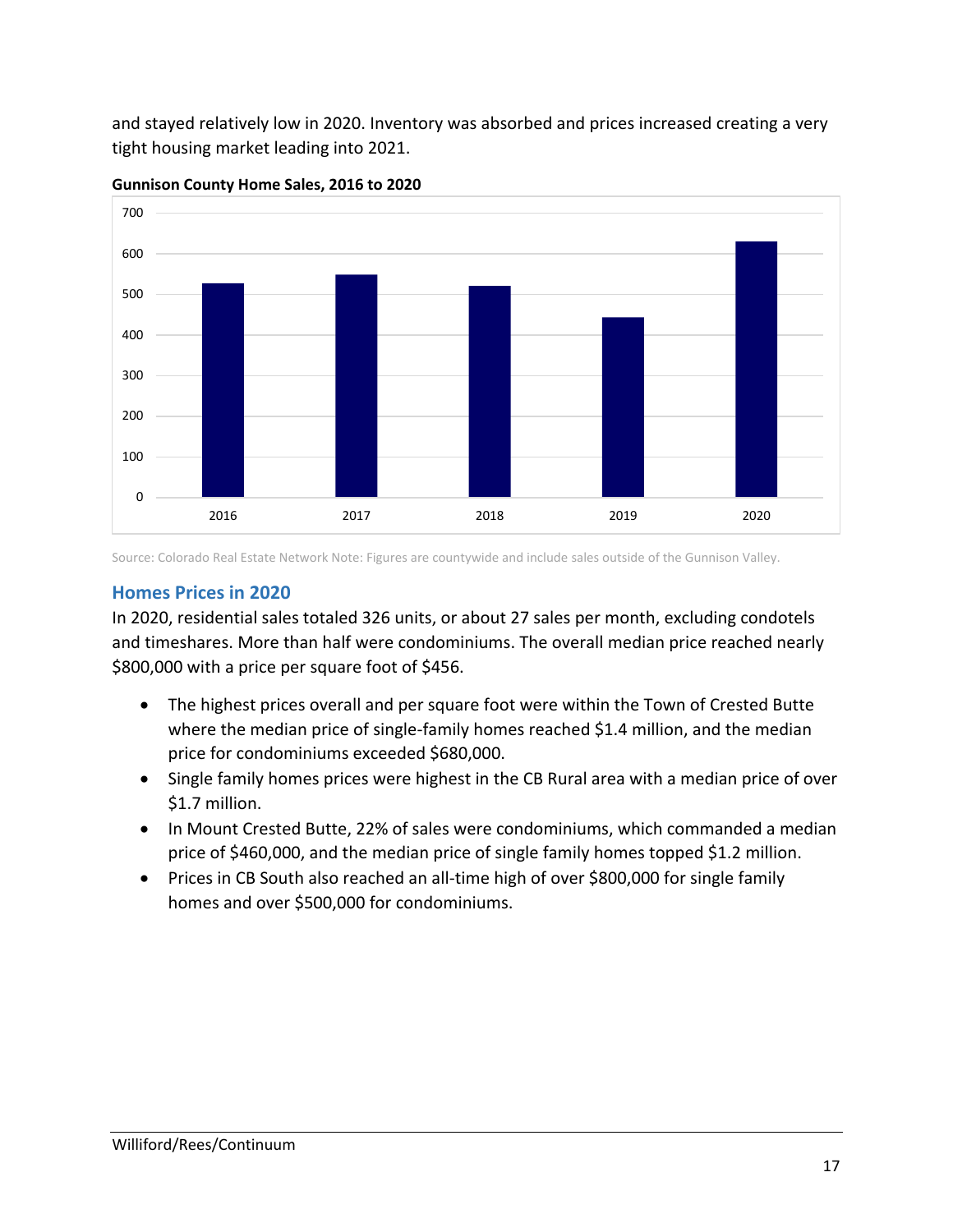#### **2020 Sales in the North Valley**

|                     | <b>Crested Butte</b> | <b>CB Rural</b> | <b>CB South</b> | <b>Mount Crested</b><br><b>Butte</b> | <b>Total</b> |
|---------------------|----------------------|-----------------|-----------------|--------------------------------------|--------------|
| # of Sales          | 51                   | 91              | 36              | 148                                  | 326          |
| Condos/TH's         | 10                   | 33              | 18              | 115                                  | 176          |
| Single Family       | 41                   | 58              | 18              | 33                                   | 150          |
| <b>Median Price</b> | \$1,275,000          | \$1,255,000     | \$602,500       | \$506,488                            | \$792,000    |
| Condos/TH's         | \$682,500            | \$580,000       | \$512,500       | \$460,000                            | \$582,500    |
| Single Family       | \$1,400,000          | \$1,704,825     | \$803,500       | \$1,235,000                          | \$1,290,000  |
| Price/SF            | \$665                | \$443           | \$327           | \$456                                | \$455        |

Source: MLS, Consultant Team

In the South valley, prices have reached levels that surprise many with an overall median price approaching \$400,000 at a median price per square foot of \$243. Yet, these sales prices equate to less than half the cost of homes in the North valley. The total of 202 sales translates into an average of 16.8 sales per month.

#### **2020 Sales in the South Valley**

|                     | <b>Almont</b> | Gunnison  | <b>Gunnison Rural</b> | <b>Total</b> |
|---------------------|---------------|-----------|-----------------------|--------------|
| # of Sales          | 21            | 107       | 74                    | 202          |
| Condos/TH's         | 0             | 50        | 7                     | 57           |
| Single Family       | 21            | 57        | 67                    | 145          |
| <b>Median Price</b> | \$516,800     | \$357,000 | \$487,500             | \$386,250    |
| Condos/TH's         |               | \$319,000 | \$275,000             | \$319,000    |
| Single Family       | \$516,800     | \$375,000 | \$500,000             | \$439,300    |
| Price/SF            | \$305         | \$244     | \$236                 | \$243        |

Source: MLS, Consultant Team

# <span id="page-19-0"></span>**Availability**

#### *North Valley*

The inventory of homes listed for sale in the North valley is low with a total of 45 listings, which equates to a 1.7-month inventory. An inventory of at least six months is needed for prices to stabilize. New listings are "trickling in" slowly, but without any major developments under construction increases in the inventory are not anticipated.

The market is not saturated at any price level although homes at the high end of the market (≥\$3 million) spend more time on the market because the buyer pool is small and it takes longer to find someone interested and qualified. Condominiums in Mount Crested Butte that require owners to place them in the short-term rental pool are also slower to sell since buyers prefer full occupancy rights.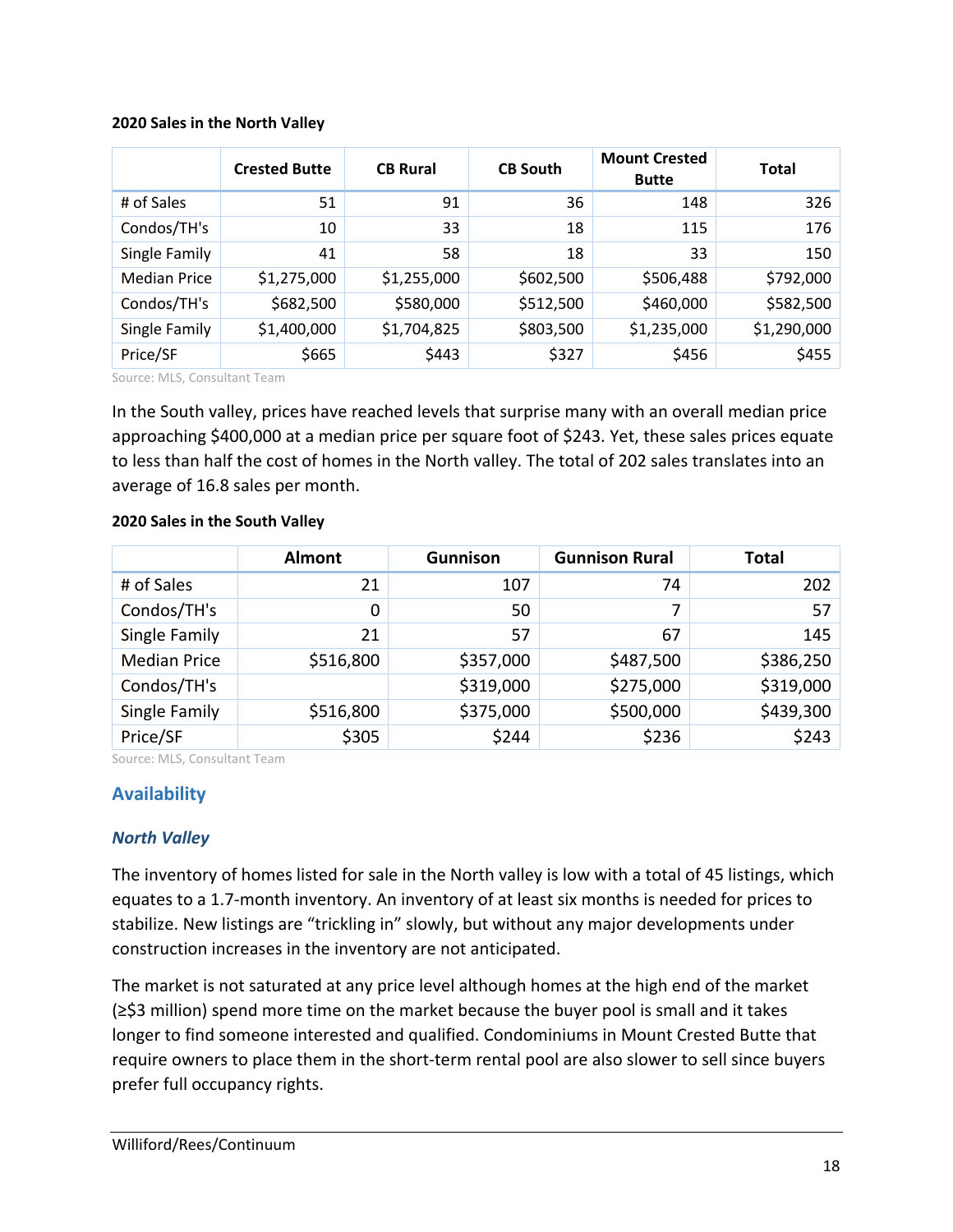|                     | <b>Crested Butte</b> | <b>CB Rural/South</b> | <b>Mount Crested Butte</b> | <b>Total</b>    |
|---------------------|----------------------|-----------------------|----------------------------|-----------------|
| # of Listings       | 6                    | 17                    | 22                         | 45              |
| SF                  | 5                    | 13                    |                            | 25 <sub>1</sub> |
| Condo/TH            | 1                    | 4                     | 15                         | 20 <sup>1</sup> |
| <b>Median Price</b> | \$2,166,500          | \$3,200,000           | \$1,420,000                | \$1,750,000     |
| SF                  | \$2,233,000          | \$3,490,000           | \$2,500,000                | \$2,462,500     |
| Condo/TH            | \$725,000            | \$210,000             | \$625,000                  | \$1,350,000     |

#### **North Valley - Homes Listed for Sale (April 2021)**

Source: MLS, April 18, 2021

#### *South Valley*

The inventory of units listed for sale is extremely low in the South valley – the equivalent of a 1.3-month inventory compared to 2020 sales. Properties are typically under contract in 48 hours after multiple showings and offers. Realtors observe the units left on the market are overpriced with patient sellers who are willing to wait to see if the market moves up to the level where they will sell.

#### **South Valley - Homes Listed for Sale (April 2021)**

|                     | Almont    | <b>Gunnison</b> | <b>Rural Gunnison</b> | <b>Total</b> |
|---------------------|-----------|-----------------|-----------------------|--------------|
| # of Listings       |           | 9               | 11                    | 22           |
| SF                  | າ         | 6               | 10                    | 18           |
| Condo/TH            | -         | 3               |                       | 4            |
| <b>Median Price</b> | \$712,000 | \$678,000       | \$949,000             | \$750,000    |
| <b>SF</b>           | \$712,000 | \$681,500       | \$1,062,000           | \$831,000    |
| Condo/TH            |           | \$409,000       | \$249,000             | \$352,000    |

Source: MLS, April 18, 2021

#### <span id="page-20-0"></span>**Affordability**

Based on 2021 AMI's, a household earning 100% AMI could afford to purchase a threebedroom home if priced at just over \$358,000. An income of nearly 500% of the median is needed to afford a unit at the median list price in the North valley. In the South valley, homes are more affordable relative to the county's median income yet still an income of more than double the median is needed for the median asking price.

|                          | <b>North Valley</b> | <b>South Valley</b> |
|--------------------------|---------------------|---------------------|
| <b>Median List Price</b> | \$1,750,000         | \$750,000           |
| Affordable AMI           | 489%                | 209%                |

Source: MLS, Consultant Team

#### <span id="page-20-1"></span>**New Deed Restricted Inventory**

Local jurisdictions have partnered with residents, developers, and contractors to create 100 new affordable homes for sale over the past 10 years.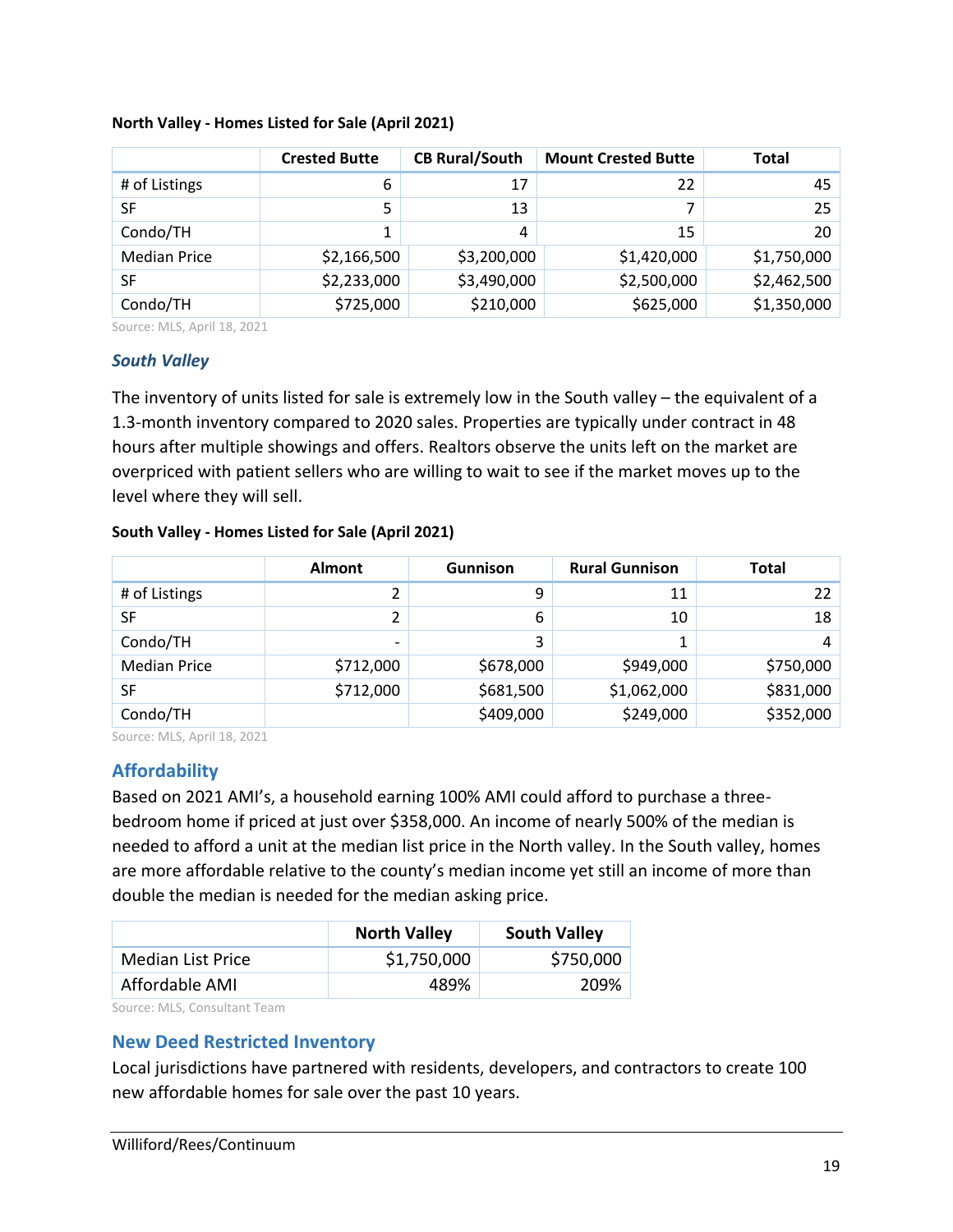#### **Deed Restricted Units Added Over Past 10 Years**

|               | Location                      | Number of<br><b>Homes</b> | <b>Type</b>                | <b>Household</b><br><b>Incomes</b><br>Served | <b>Building</b><br>Completion |
|---------------|-------------------------------|---------------------------|----------------------------|----------------------------------------------|-------------------------------|
| Paradise Park | <b>Crested Butte</b>          | 34                        | SF, duplex,<br>triplex     | 90% AMI to<br>200% AMI                       | 2020                          |
| Homestead     | Mount<br><b>Crested Butte</b> | 22                        | Duplexes and<br>townhouses | 120% AMI to<br>160% AMI                      | Anticipated<br>2021           |
| Lazy K        | Gunnison                      | 44                        | SF, duplex,<br>townhouses  | 80% AMI to<br>120% AMI                       | Anticipated<br>2021           |
| Total         |                               | 100                       |                            |                                              |                               |

# <span id="page-21-0"></span>**Buyer Characteristics**

#### *North Valley*

A large portion of the market consists of buyers seeking a part-time residence, some of whom may make them their primary or only residence upon retirement. The distinction between parttime and full-time residents has become blurred, however, as homeowners who often spent several weeks to a few months in the valley moved in for much of 2020, and the full-time category came to include newcomers who are not necessarily planning to reside long term in the area.

At least one-third of buyers are newcomers moving into the area. They are coming from all over – more geographically diverse than in past years. Buyers are migrating from Colorado's Front Range, especially Boulder County, and urban areas throughout the country. While many are still from Texas, they are coming from all over the state, not just primarily from the Dallas/Fort Worth and Houston areas.

The ability to work remotely has been the more influential factor fueling migration, far greater than concerns over COVID contagion or civil unrest. Remote working newcomers want to experience the lifestyle that Crested Butte offers but are not necessarily committed to staying and often hold onto the home they own elsewhere. They may have little knowledge about the area and, according to one realtor, are wearing "rose colored glasses" when it comes to understanding the challenges of living in the Gunnison valley. This realtor predicts the majority will move away in three to five years.

Year-round residents are, for the most part, staying put in the homes they own. Few are trying to move up into larger homes. Even though they may have accumulated significant equity as prices have increased, they cannot compete with newcomers moving in or part timers.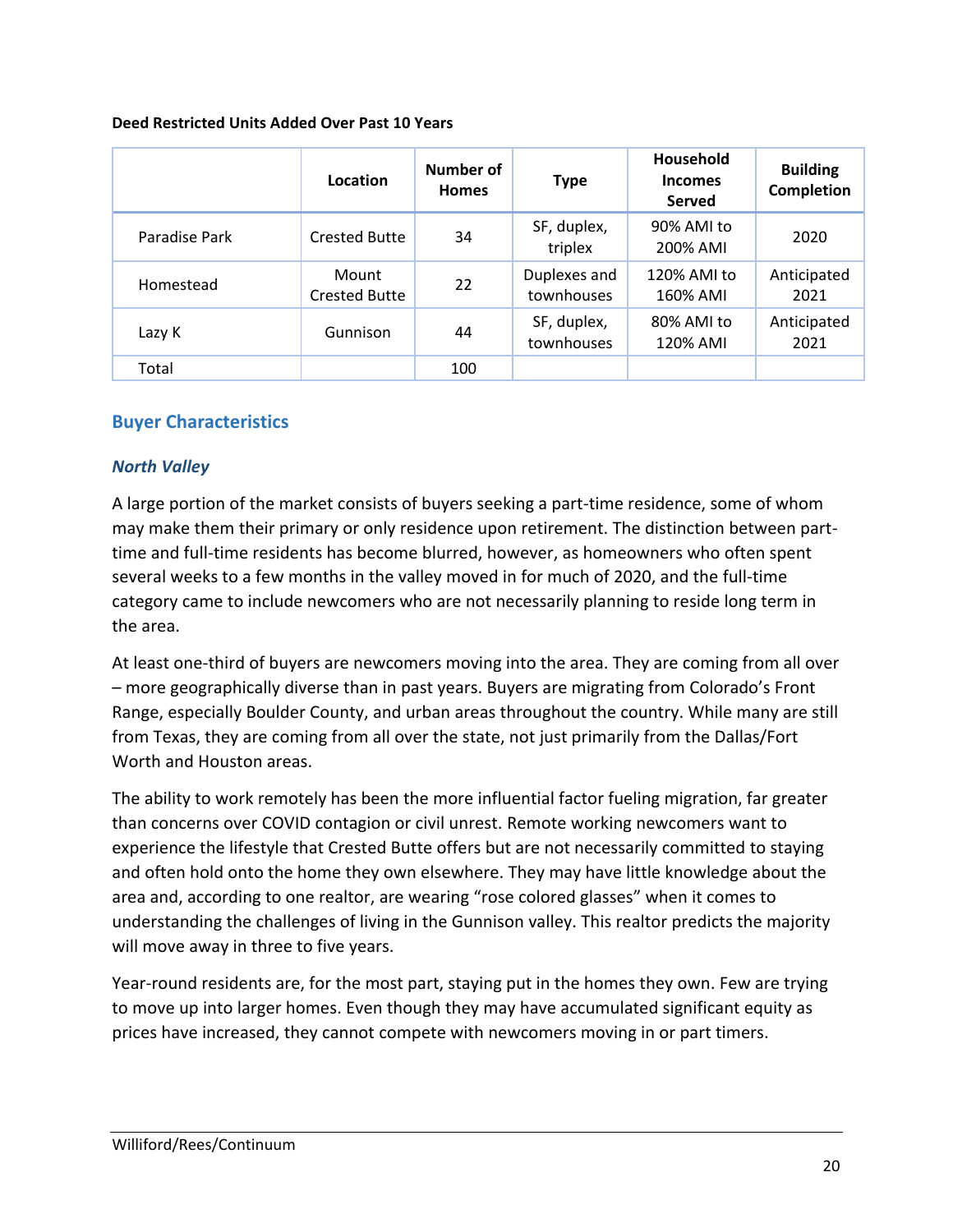Older residents, both part time and full time, are selling to move to places where the climate is warmer and health care and other services are more readily available. This is not a new trend but has been fueled by price increases.

Inventors are purchasing units primarily for short term rental income and strong appreciation.

# *South Valley*

Most of the homebuyers in the South valley are existing residents who

- Have been renting but are moving into ownership because of rising rents or units being sold out from under them, or
- Have owned in the North valley and cashed out when prices increased then moved down valley where they could afford to purchase. Roughly 70% of these homebuyers work locally while 30% work remotely.

The Gunnison area is the only location where people moving in to work local jobs can potentially find a home they can afford to buy.

Newcomers may try to rent for a year while keeping their homes elsewhere but those who want to buy are typically able to sell their homes without difficulty given the strength of housing markets elsewhere, particularly Colorado's Front Range.

Investors are motivated by rents that have increased to the point where rental units can now cash flow. For example, of presales on 16 units under construction in Gunnison, two are under contract to investors. Newcomers to the valley are adding to the investor pool through 1031 exchanges that allow them to have their income properties nearby. Investors purchasing units in the Gunnison area have increased the supply of long-term rentals; however, at the same time, long term rentals have been removed from the inventory when their owners decided to cash out and were purchased by owner occupants.

Retirees have been cashing out of homes they own and moving to warmer climates where homes are available that meets their needs as they age and often choose locations near family/grandchildren. Realtors report there are too few single story/ranch style homes in the Gunnison valley. Units in the few 55+ properties in the Gunnison area have low turnover.

# <span id="page-22-0"></span>**Housing Preferences and Price Targets**

Existing residents who are locally employed focus on homes in the \$300,000 to \$370,000 range, which pretty much limits their home search to the Gunnison area. They prefer in town, with convenient access to services. Proximity to RTA bus stops is a big selling point for locals. Amenities they most highly value include a yard/outside space for dogs, a garage, and updated kitchens with stainless appliances and stone countertops.

Newcomers to the North valley will consider anything under \$1.5 million. In town and on mountain locations are still preferred. People moving in from other areas of Colorado tend to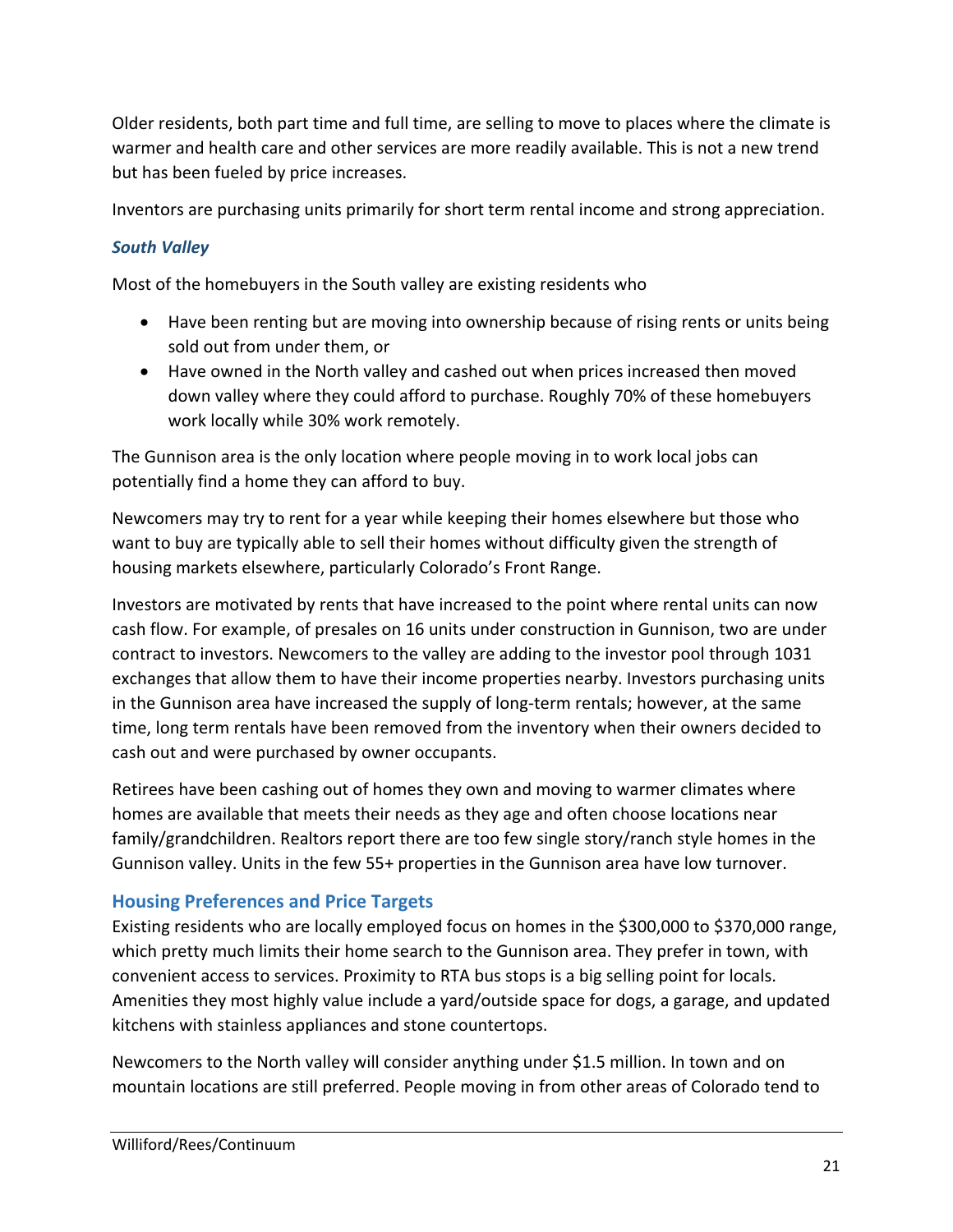be more flexible in location and are likely to consider Crested Butte South and outlying neighborhoods like Meridian Lake.

The price range that newcomers to the South valley target depends upon the location from where they are moving. Buyers relocating from other areas in Colorado can usually afford \$700,000 or more, but if moving from southern states or other areas where housing prices are lower, they compete directly with existing employee households for homes in the \$300,000 to \$400,000 range.

Home buyers looking for a part-year residence seldom look for homes in Gunnison but instead look at rural properties with land and mountain views. Proximity to town is not an important consideration.

# <span id="page-23-0"></span>**Land**

Interest in lots has picked up recently, fueled by the inability of newcomers to find homes available for purchase and by locals who have sold their in-town or close-in homes and are buying property where they plan to build, often planning to do some of the work themselves. Lots that have been on the market for years with little movement are now selling. While the inventory of available lots has declined, there are still far more on the market than homes. As of mid-April, 140 lots were listed for sale in the North valley. In the Gunnison area, 29 parcels under 5 acres in size were listed for sale.

A construction backlog has been created by the increase in people purchasing lots and wanting to build. Many contractors are now booked two to three years into the future. Construction materials are also going up steeply in price. Builders are unable to finalize prices for homes under construction with completion scheduled in the summer of 2021 because prices are escalating so quickly. The post-COVID construction bubble predicted by some industry experts and economists appears to be happening in the Gunnison valley although it may be moderated by insufficient construction labor and contractor capacity.

# <span id="page-23-1"></span>**Predictions for the Future**

While there are no signs yet of the market softening, realtors in both ends of the valley expect that many of the newcomers to the Gunnison valley will move away within a few years. The lack of conveniences, restaurants and nightlife was not an issue in 2020 with COVID restrictions in place everywhere but, over time, the lure of urban opportunities will likely cause many to leave the Gunnison valley. Shifts in the way that businesses operate, however, will likely provide continued opportunities for employees to work remotely. Those who prefer the rural mountain lifestyle will be able to stay and enjoy it. After the ability to work remotely, the single biggest factor likely to impact the extent to which newcomers settle in the Gunnison valley will be the severity of winters. For now, there is still strong confidence in the market. Price softening in the for-sale market is not expected soon.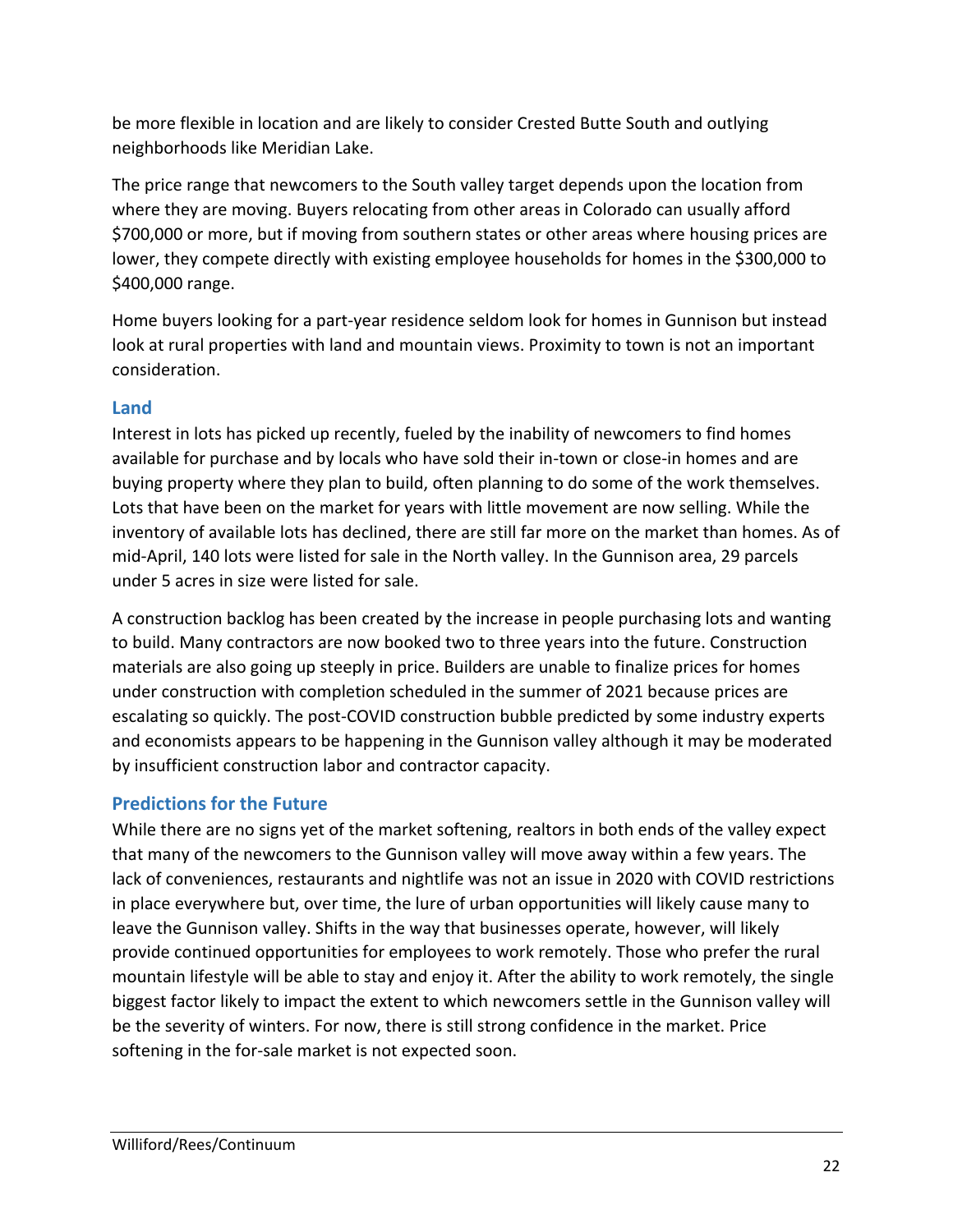# <span id="page-24-0"></span>The Rental Market

This section of the report updates information since 2016 including changes in the supply of rental units, current availability, increases in rents and impacts on affordability. This information was gleaned from property manager interviews and online rental listings. While most property management companies now focus on short term rentals, managers of longterm rentals interviewed for this report include:

- North valley: Peak Property Management and Sales, Crested Butte Lodging and Property Management, and Toad Property Management, which together manage about 117 long-term rentals; and
- South valley: Gunnison Real Estate and Rentals, Apogee Real Estate and Property Management and Berkshire Hathaway Today Realty, which together manage about 390 long-term rentals.

# <span id="page-24-1"></span>**Changes in the Supply of Rental Units**

The number of long-term units in the Gunnison valley is fluid, with shifts in the supply due to the conversion of units into short term rentals and sale of units to owner occupants. Loss of long-term rentals is particularly challenging since so much of the supply consists of single-family homes, condominiums and townhomes which can easily be sold or converted. Relatively few units are apartments or accessory dwellings that can only be rented long term.

- In the North valley, about one-third of the estimated rental supply is apartments or ADU's.
- In the South valley, less than 15% of rental units are protected from sale or conversion.

# *North Valley*

We estimate there are currently about 900 rental units in the North valley. Over time, the percentage of residential units in the Gunnison valley that house year-round residents has been decreasing while the number of part-time homes has been on the rise. This trend contributes to housing shortages not only by reducing availability but also by increasing demand for workforce housing from the jobs that part-time homes generate. At the time of the 2016 assessment 46% of residential units in the North valley were occupied by full time residents. Of those occupied units, 40% were occupied by renters, so 18% of total housing inventory was long term rented. This percentage has likely decreased through the conversion of long-term rentals into owner occupancy and short term rentals.

Since 2016, it appears the rental supply in the North valley has decreased by about 50 units based on:

• 36 rental units built in the North valley including Paradise Park employee units, Elk Valley, SOAR, new townhomes and ADU's in Crested Butte and unincorporated county; and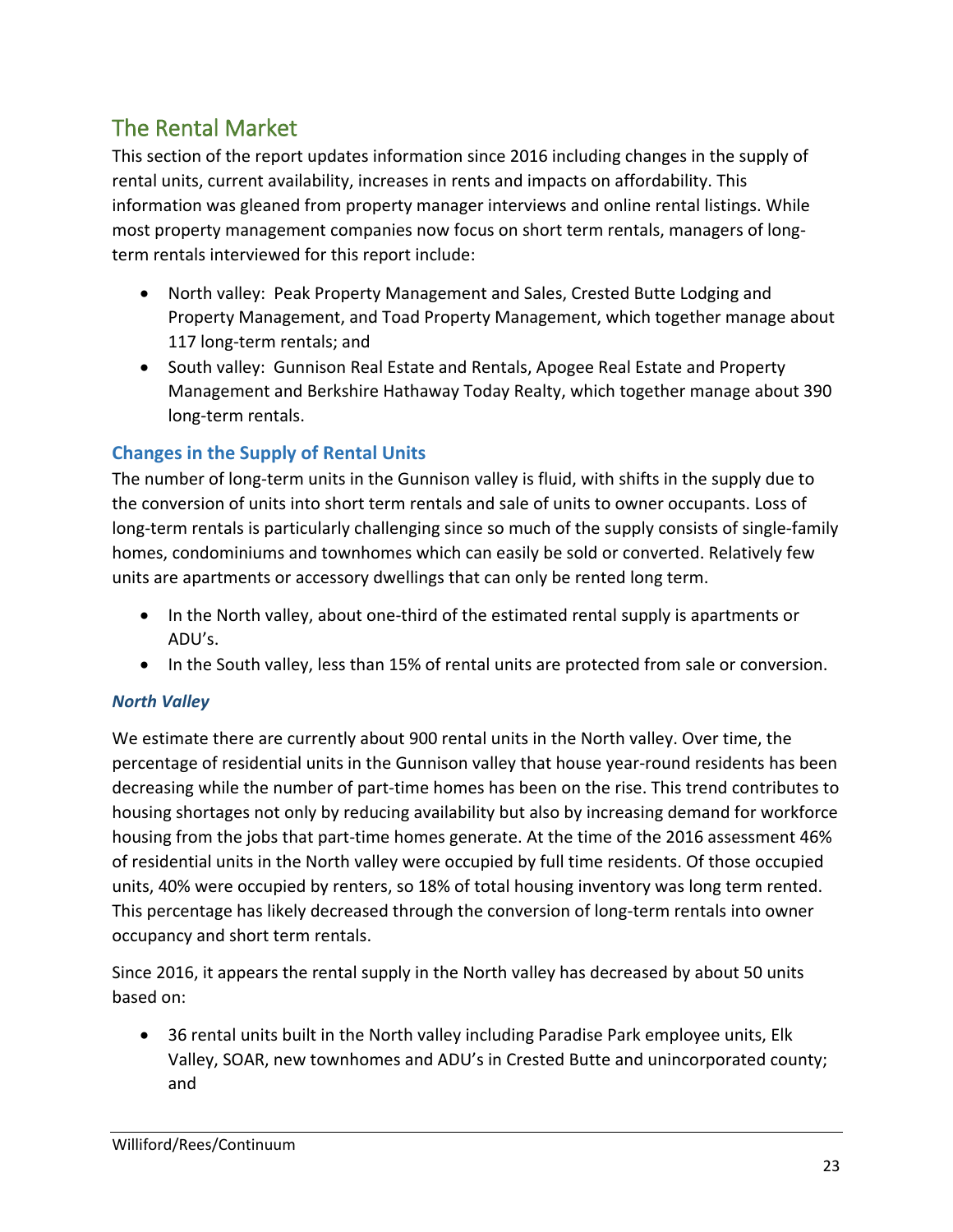• 90 rental units lost, through sale and/or conversion into short term rentals, an estimate based on the Town of Crested Butte census and property management interviews which captured only a portion of the changes in the rental supply

Also, in the past year during COVID, some short-term rentals were converted into long-term rentals as newcomers able to work remotely and the rents they could afford made longer term leases more profitable. These conversions have created the benefit of more "lights on" in neighborhoods, but not necessarily made rentals any more available for the local workforce.

### *South Valley*

With approximately 2,000 units, the supply of rental housing in the Gunnison area is twice the size of the North valley. It has increased in size by approximately 100 units since 2016 with the recent construction of two new apartment properties. As in the North valley, it has been a fluid period for the existing rental supply with some rental units lost to sale and owner occupancy. The two new apartment projects nearing completion offer a combined total of 112 units.

#### *Paintbrush Apartments*

Paintbrush Apartments includes a total of 76 units. Of these, 68 are income restricted at 80% through 200% AMI.

- 29 at 80%
- 30 at 120%
- 9 at 200% AMI
- 8 are free market units

Phased-in occupancy will begin in June 2021 with 61 units and is anticipated to be complete in Fall 2021. The property offers a diverse mix of units ranging from compact studios through large three-bedroom units, each with a storage unit (43 – 92 SF) or garage (260 – 290 SF). The threebedroom units have 2 or 2.5 baths. As of March 15, 2021, over 100 applicants were on a waitlist. Rental rates were not yet published. The property is pet friendly.

#### **Paintbrush Apartments, Phase 1**

| <b>Unit Type</b> | # of Units | Unit Mix | <b>Size</b>              |
|------------------|------------|----------|--------------------------|
| <b>Studio</b>    | 12         | 20%      | 375                      |
| <b>1 BR</b>      | 24         | 39%      | 562                      |
| <b>2 BR</b>      | 17         | 28%      | 679 - 990, avg 770       |
| 3 BR             | 8          | 13%      | $1054 - 1198$ , avg 1101 |
| Total/Avg        | 61         | 100%     | 654                      |

Source: Leasing agent and Gunnison County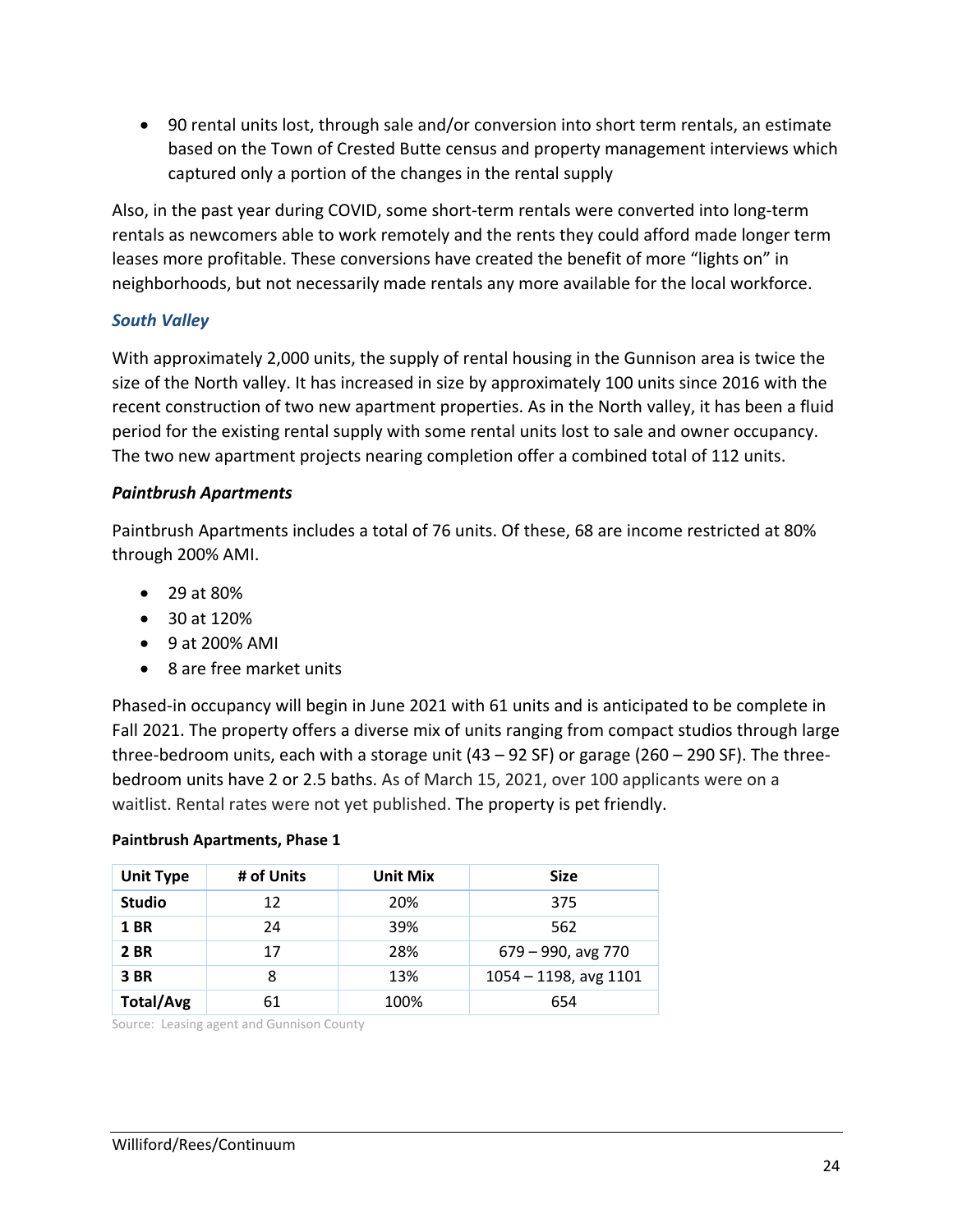### *Garden Walk Apartments*

Garden Walk Apartments offers a mix of 21 one- and 15 two-bedroom units. All 36 units are income restricted under the Low Income Housing Tax Credit program (LIHTC) to households with incomes ranging from 30% AMI through 60% AMI. Rents range from \$332 to \$850 per month. At 756 SF for one bedroom and 997 for two bedrooms, the units are substantially larger than at Paintbrush. On April 7, 2021 they had 11 more units to lease with 19 applications. Service animals are allowed.

#### **Garden Walk Apartments**

| <b>Unit Type</b> | # of Units | Unit Mix | <b>Size</b> | Rent                     | <b>AMI Targets</b> |
|------------------|------------|----------|-------------|--------------------------|--------------------|
| 1 BR             | 21         | 58%      | 756         | \$332 - \$715; avg \$589 | $30\% - 60\%$      |
| 2 BR             | 15         | 42%      | 997         | $$398 - $850; avg $703$  | $30\% - 60\%$      |
| Total/Avg        | 36         | 100%     | 856         | \$636                    | 50%                |

Source: GVRHA

# <span id="page-26-0"></span>**Availability**

Vacancy rates are under 1% throughout the valley, far below a functional market vacancy level of around 5%. A three-month monitoring of rental listings on Craigslist, Zillow, Apartments.com, Crested Butte News, Gunnison Times, property manager websites, and multiple Facebook groups resulted in just 22 listings valley wide:

- 7 listings in the North valley consisted of four condominiums and three single family homes with asking rents ranging from \$790 to \$2,000 per month.
- 15 listing in the South valley seven apartments, one condo and seven single family homes with rents ranging from \$1,080 to \$3,500.

While these samples are small, it appears that the market is equally tight throughout the valley (7 out of  $\pm 900$  units = .7%; 15 out of  $\pm 2,000$  units = .7%). Property managers typically fill units within a week. Most do not find it necessary to maintain waitlists with a constant stream of calls from people looking for a rental. Turnover has been low with renters renewing when their leases expire since they know if they give up their unit, they will have a very difficult time finding something else in the area.

#### <span id="page-26-1"></span>**Rents**

Rents have been rising over the past five years, and it appears the trend will continue. In the North valley, market rents average over \$1,500 for two bedrooms, and in the South valley just over \$1,400.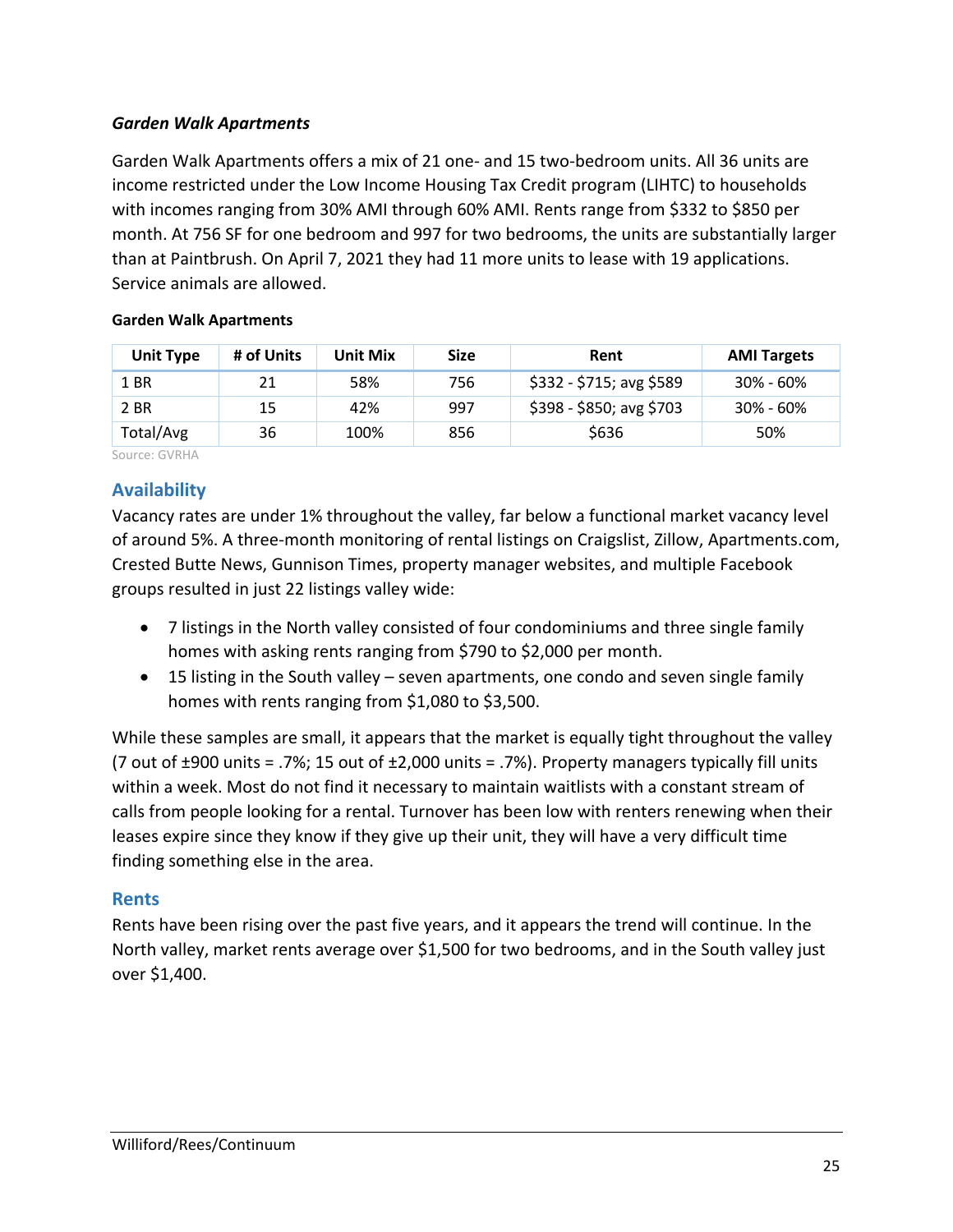

#### **Rent Comparison, North Valley vs. South Valley**

While rents remain higher in the North valley among all unit types, the cost difference between the two ends of the valley is decreasing for smaller units. In the North valley, rates increased about 17% between 2016 and 2020/21 for rentals overall, but only 8% and 2% for one- and two-bedroom units respectively. In the South valley, rates grew as similar 15% overall, but at higher rates of 21% for 1BR units and 45% for 2BR units. These dynamics may be explained by the shortage of small units in the North valley affordable for singles and couples employed locally, putting pressure on smaller units in the South valley. At the same time, amenity migrant/COVID remote working families with children continue to escalate rental rates for larger units in the North valley.

| <b>Market Rents -- Change since 2016</b> |  |  |  |  |
|------------------------------------------|--|--|--|--|
|------------------------------------------|--|--|--|--|

|                     |                           | <b>North Valley</b> |         |         |         |  |  |  |  |
|---------------------|---------------------------|---------------------|---------|---------|---------|--|--|--|--|
|                     | 3BR<br>4 BR<br>1BR<br>2BR |                     |         |         | Overall |  |  |  |  |
| 2016                | \$1,025                   | \$1,500             | \$1,850 | \$2,500 | \$1,700 |  |  |  |  |
| 2021                | \$1,104                   | \$1,534             | \$2,100 | \$2,975 | \$1,995 |  |  |  |  |
| Increase            | \$79                      | \$34                | \$250   | \$475   | \$295   |  |  |  |  |
| % Change            | 8%                        | 2%                  | 14%     | 19%     | 17%     |  |  |  |  |
| <b>South Valley</b> |                           |                     |         |         |         |  |  |  |  |
|                     | 1BR                       | 2BR                 | 3BR     | 4 BR    | Overall |  |  |  |  |
| 2016                | \$700                     | \$975               | \$1,500 | \$1,950 | \$1,200 |  |  |  |  |
| 2021                | \$844                     | \$1,413             | \$1,729 | \$2,000 | \$1,382 |  |  |  |  |
| Increase            | \$144                     | \$438               | \$229   | \$50    | \$182   |  |  |  |  |
| % Change            | 21%                       | 45%                 | 15%     | 3%      | 15%     |  |  |  |  |

Source: Consultant Team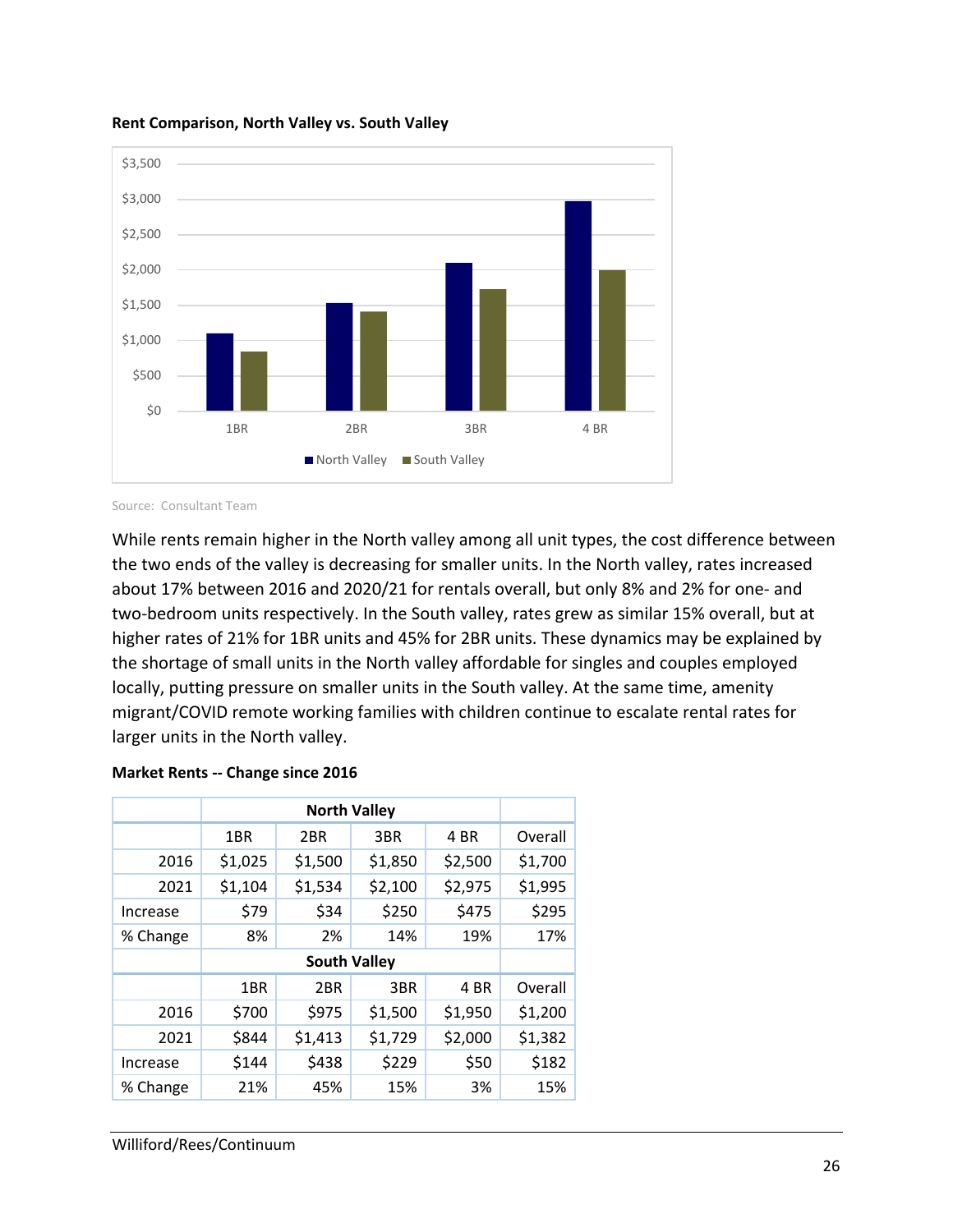In 2020, some property managers held rents at 2019 levels due to concerns about COVID impacting jobs, incomes and the ability of tenants to pay. Now that the economy has rebounded, significant increases in market rents should be expected.

To be considered affordable, current rents require incomes of 74% to 130% AMI in the North valley and 57% to 87% in the South valley.

|                       | 1BR     | 2BR     | 3BR     | 4 BR    |
|-----------------------|---------|---------|---------|---------|
| North Valley          | \$1,104 | \$1,534 | \$2,100 | \$2,975 |
| <b>AMI Equivalent</b> | 74%     | 86%     | 102%    | 130%    |
|                       |         |         |         |         |
| South Valley          | \$844   | \$1,413 | \$1,729 | \$2,000 |
| <b>AMI Equivalent</b> | 57%     | 79%     | 84%     | 87%     |

#### **Affordability of Rents**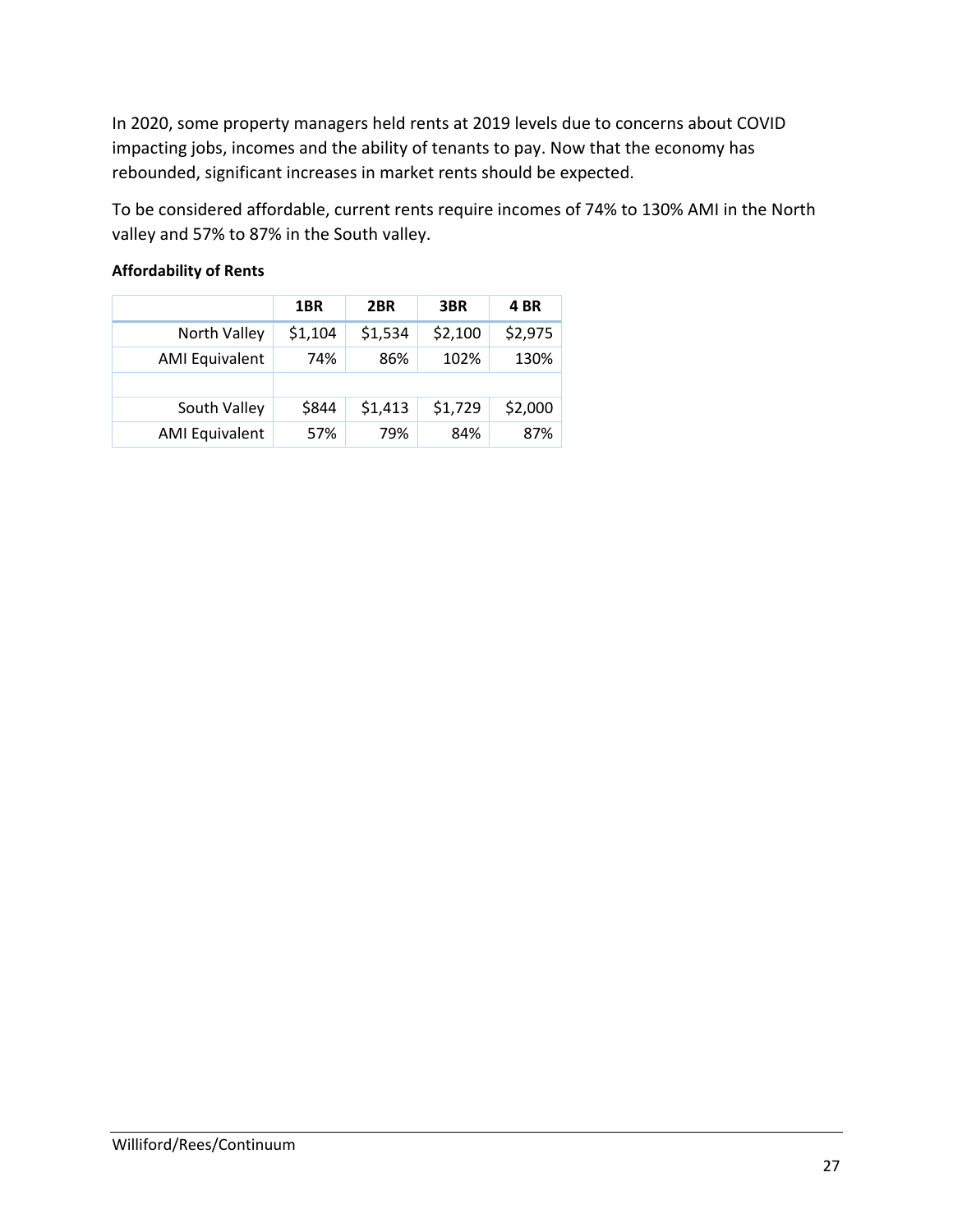# Appendix A - Acknowledgements

<span id="page-29-0"></span>Thank you to the agencies and individuals who made this update possible:

- Gunnison Valley Regional Housing Authority who guided the work allocated resources for the update.
- Subject matter experts who contributed their time and expertise.
- Local media outlets for encouraging participation in the survey.
- Gunnison County Economic Development for dashboard data and adding to their monthly business survey.
- All the local employers who took time to complete the survey in April.
- Valley Housing Fund who supported a study of rental housing in the North valley earlier this year; findings in this report build upon that work.